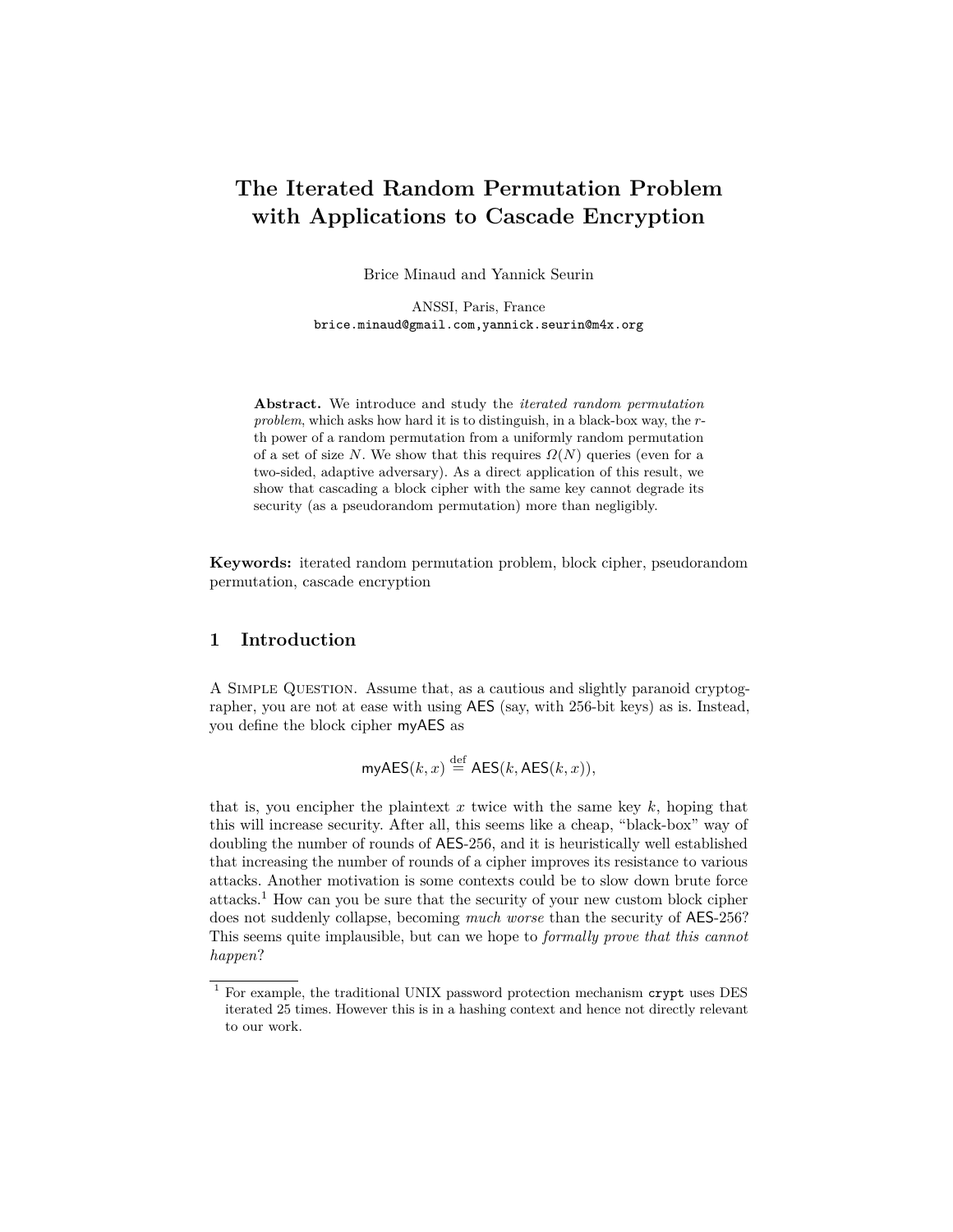Cascade Encryption. This question is obviously related to what is called *cascade encryption* (or *multiple encryption*), i.e., self-composition of a block cipher. Given a block cipher *E*, the cascade of length *r* associated with *E* encrypts a message *x* as

$$
E'_{k_1,\ldots,k_r}(x) \stackrel{\text{def}}{=} (E_{k_r} \circ \cdots \circ E_{k_1})(x).
$$

Cascade encryption has been extensively studied in the setting where the keys  $(k_1, \ldots, k_r)$  for the *r* calls to the underlying block cipher *E* are independent: there are results in the computational setting [\[LR86,](#page-14-0) [Mye99,](#page-15-0) [MT09,](#page-15-1) [Tes11\]](#page-15-2), in the information-theoretic setting (where only computationally unbounded adversaries are considered) [\[Vau98,](#page-15-3) [Vau99,](#page-15-4) [Vau03,](#page-15-5) [MP04,](#page-14-1) [MPR07,](#page-14-2) [CPS14\]](#page-14-3), and in the ideal cipher model (in the context of key-length extension) [\[ABCV98,](#page-13-0) [BR06,](#page-14-4) [GM09,](#page-14-5) [Lee13,](#page-14-6) [DLMS14\]](#page-14-7). In particular, it is known that cascading a given block cipher with independent keys is *security-amplifying*: if *E* is a (*q, t, ε*) pseudorandom permutation<sup>2</sup> (PRP), then the *r*-fold cascade with independent keys for the *r* calls to *E* is a  $(q', t', r\varepsilon^r)$ -PRP [\[Tes11\]](#page-15-2), with  $q' \simeq q$  and  $t' \simeq t$ . In the information-theoretic setting, the following slightly weaker result has been shown: if *E* is a  $(q, \varepsilon)$ -PRP, then the *r*-fold cascade of *E* with independent keys is a  $(q, 2^{r-1} \varepsilon^r)$ -PRP [\[Vau98,](#page-15-3) [Vau99\]](#page-15-4).

On the other hand, virtually nothing is known regarding the security of cascade encryption when the keys used for each call to the underlying block cipher are *not* independent.<sup>3</sup> Not only is it not known whether this might amplify security (and indeed, proving even a tiny security amplification result for cascade encryption without increasing the total key-length would be a major breakthrough), but there is absolutely no guarantee that this might not in some cases *dramatically deteriorate* security.

Our Result. In this short paper, we prove that *cascading a block cipher with the same key cannot degrade its security beyond negligible*. By security, we mean the standard notion of (strong) pseudorandomness, defined as follows.

<span id="page-1-0"></span>**Definition 1 (Strong Pseudorandom Permutation (SPRP)).** *Let E be a block cipher with key space K and message space S, and* Perm(*S*) *be the set of all permutations of S. Let* D *be a distinguisher with oracle access to a permutation and its inverse, and returning a single bit. The SPRP-advantage of* D *against E*

<sup>&</sup>lt;sup>2</sup> A block cipher  $E = (E_k)_{k \in K}$  with key space *K* is a  $(q, t, \varepsilon)$ -PRP if any adversary making at most  $q$  oracle queries and running in time at most  $t$  can distinguish  $E_k$ (for a random key *k*) from a uniformly random permutation with advantage at most *ε*. See also Definition [1](#page-1-0) below.

<sup>3</sup> This setting is sometimes called *product encryption* [\[Sha49,](#page-15-6) [MM93\]](#page-14-8), *cascade encryption* being reserved to the case where the keys are independent. Yet since the wording *product encryption* carries the idea of iterating a very weak round function rather than a entire block cipher, we will not use it here.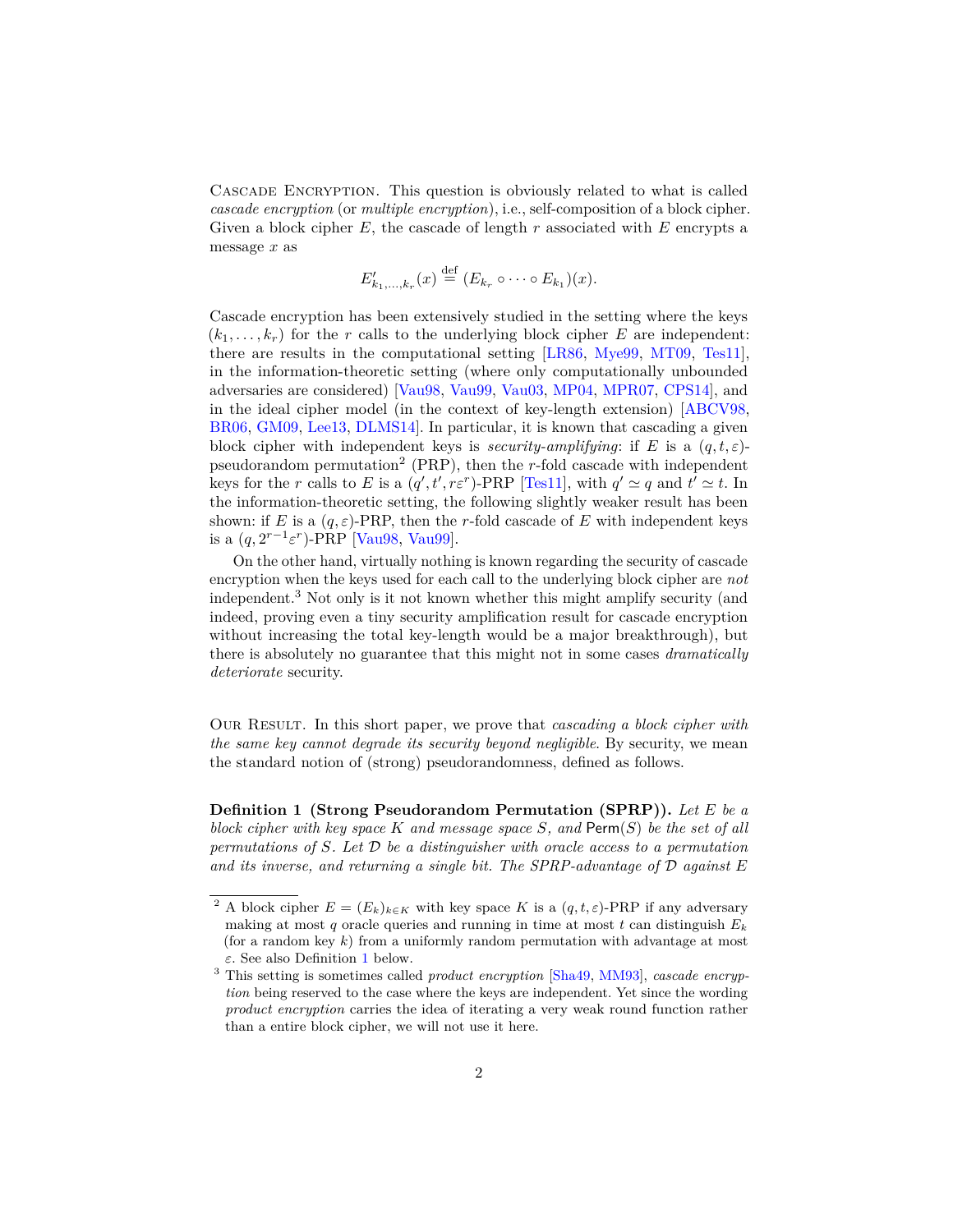*is defined as*

$$
\mathbf{Adv}_{E}^{\text{sprp}}(\mathcal{D}) = \left| \Pr \left[ P \leftarrow_{\$} \mathsf{Perm}(S) : \mathcal{D}^{P,P^{-1}} = 1 \right] - \Pr \left[ k \leftarrow_{\$} K : \mathcal{D}^{E_k, (E_k)^{-1}} = 1 \right] \right|.
$$

*For integers q and t, the SPRP-advantage of E is defined as*

$$
\mathbf{Adv}_{E}^{\text{sprp}}(q,t) = \max_{\mathcal{D}} \mathbf{Adv}_{E}^{\text{sprp}}(\mathcal{D}),
$$

*where the maximum is taken over all distinguishers making at most q oracle queries and running in time at most t. E is a*  $(q, t, \varepsilon)$ -*SPRP if*  $\mathbf{Adv}_{E}^{\text{prp}}(q, t) \leq \varepsilon$ .

A block cipher is deemed secure if its SPRP-advantage is "small" for all "reasonable" parameters *q* and *t*. We show the following.

<span id="page-2-0"></span>**Theorem 1.** Let E be a block cipher with message space of size N, and  $r > 0$ *be an integer. Let*  $E^r$  *be the block cipher obtained by r-fold self-composition of*  $E$ *with the same key. (Note that E and E<sup>r</sup> have the same message and key spaces.) Then*

$$
\mathbf{Adv}_{E^r}^{\text{sprp}}(q,t) \le \mathbf{Adv}_{E}^{\text{sprp}}(rq,t') + \frac{(2r+1)q}{N},
$$

*with*  $t' = \mathcal{O}(t)$ .

Hence, cascade encryption with the same key does not hurt security beyond negligible, or, to phrase it more positively, it can only improve the security of a given PRP. Theorem [1](#page-2-0) follows straightforwardly from a purely informationtheoretic result that we now expose in details.

THE ITERATED RANDOM PERMUTATION PROBLEM. Let *S* be a set of size  $N > 0$ , and let Perm $(S)$  be the group of all permutations of *S*. For a permutation  $P \in \text{Perm}(S)$  and an integer  $r \geq 1$ , we denote  $P^r$  the *r*-fold self-composition of *P*. Consider an adversary (later called distinguisher)  $D$  having two-sided oracle access to an element  $P \in \text{Perm}(S)$ : it can either query  $P(x)$  and receive the corresponding image *y*, or query  $P^{-1}(y)$  and receive the corresponding antecedent x. We assume that  $D$  makes at most  $q$  (adaptive queries) before outputting a bit *b*. The *iterated random permutation problem* asks how many queries *q* needs D to distinguish with a noticeable probability the following two situations:

- 1. a permutation  $P$  is drawn at random from  $\text{Perm}(S)$ , and  $\mathcal D$  is given oracle access to *P* and  $P^{-1}$ ;
- 2. a permutation  $P$  is drawn at random from  $\mathsf{Perm}(S)$ , and  $\mathcal D$  is given oracle access to  $P^r$  and  $(P^r)^{-1}$ .

In other words, defining the advantage of  $\mathcal D$  for the iterated random permutation problem as

$$
\mathbf{Adv}_{P,P^r}(\mathcal{D}) = \left| \Pr \left[ P \leftarrow_{\$} \mathsf{Perm}(S) : \mathcal{D}^{P,P^{-1}} = 1 \right] - \Pr \left[ P \leftarrow_{\$} \mathsf{Perm}(S) : \mathcal{D}^{P^r,(P^r)^{-1}} = 1 \right] \right|,
$$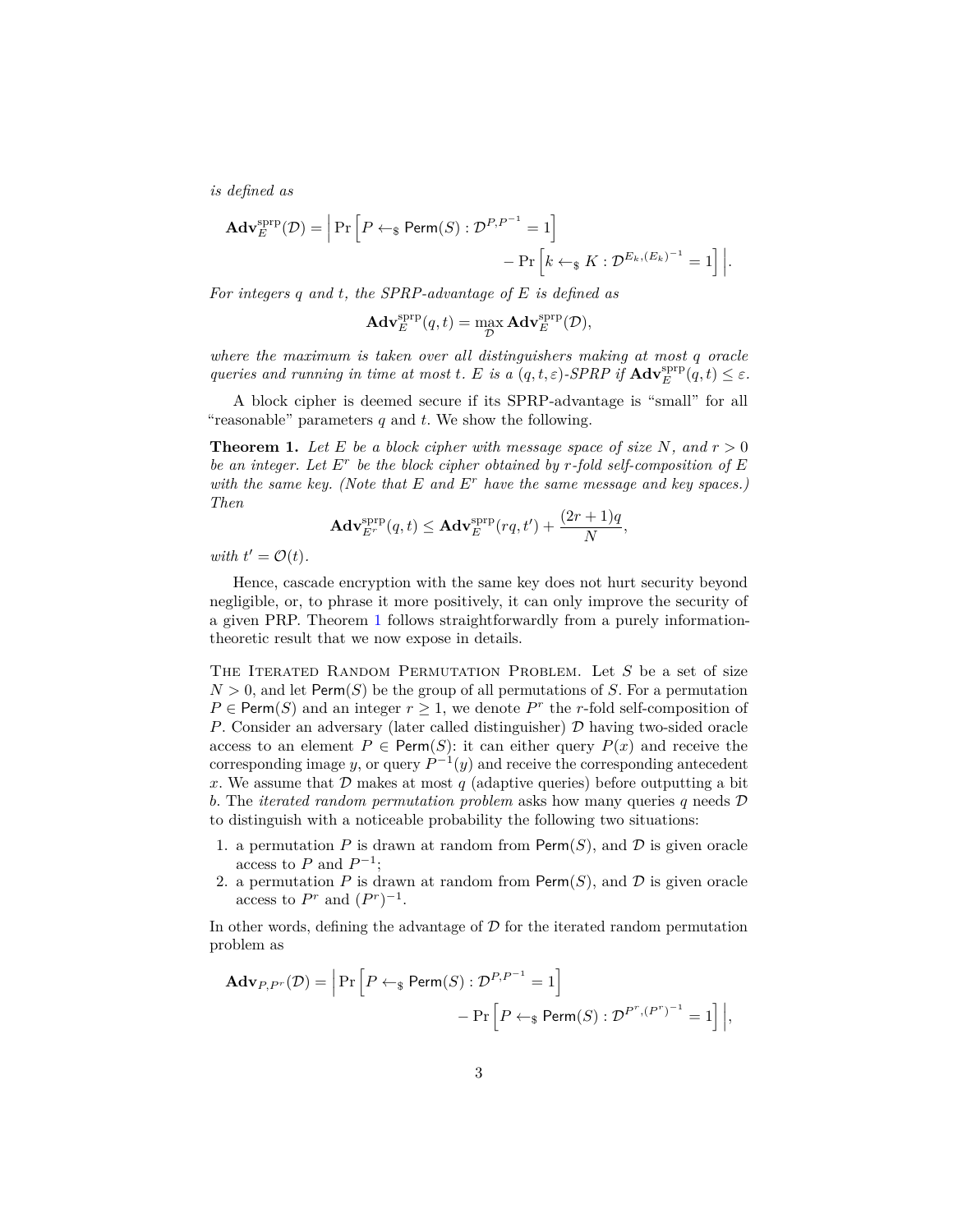and the best advantage at *q* queries as

$$
\mathbf{Adv}_{P,P^r}(q) = \max_{\mathcal{D}} \mathbf{Adv}_{P,P^r}(\mathcal{D}),
$$

where the maximum is taken over all distinguishers making at most  $q$  queries, we ask how *q* must grow with *N* for  $\mathbf{Adv}_{P,P^r}(q)$  to be constant, say  $\mathbf{Adv}_{P,P^r}(q) \geq$ 1/2. We show that this requires  $q = \Omega(N/r)$ . More precisely, we have the following theorem.

<span id="page-3-0"></span>**Theorem 2.** *For any integer q, one has*

$$
\mathbf{Adv}_{P,P^r}(q) \le \frac{(2r+1)q}{N}.
$$

This theorem is proved in Section [2.](#page-5-0) Theorem [1](#page-2-0) follows from Theorem [2](#page-3-0) by a simple hybrid argument that we give for completeness.

*Proof of Theorem [1.](#page-2-0)* Let  $D$  be a distinguisher against the strong pseudorandomness of *E<sup>r</sup>* making at most *q* oracle queries and running in time at most *t*. By definition,

$$
\mathbf{Adv}_{E^r}^{\text{prp}}(\mathcal{D}) = \left| \Pr \left[ P \leftarrow_{\$} \text{Perm}(S) : \mathcal{D}^{P,P^{-1}} = 1 \right] \right. \\ \left. \qquad \qquad \left. - \Pr \left[ k \leftarrow_{\$} K : \mathcal{D}^{(E_k)^r, ((E_k)^r)^{-1}} = 1 \right] \right| \\ \leq \mathbf{Adv}_{P,P^r}(\mathcal{D}) + \mathbf{Adv}_{P^r,E^r}(\mathcal{D}) \\ \leq \frac{(2r+1)q}{N} + \mathbf{Adv}_{P^r,E^r}(\mathcal{D}),
$$

where the last inequality follows from Theorem [2](#page-3-0) and where

$$
\mathbf{Adv}_{P^r, E^r}(\mathcal{D}) = \left| \Pr \left[ P \leftarrow_{\$} \mathsf{Perm}(S) : \mathcal{D}^{P^r, (P^r)^{-1}} = 1 \right] - \Pr \left[ k \leftarrow_{\$} K : \mathcal{D}^{(E_k)^r, ((E_k)^r)^{-1}} = 1 \right] \right|.
$$

Consider the following distinguisher  $\mathcal{D}'$  against the strong pseudorandomness of *E*. It has oracle access to some permutation oracle *O* (which is either a random permutation *P* or  $E_k$  for a random key *k*) and works as follows: it runs  $\mathcal{D}$ , answering each oracle query of  $D$  by querying its own oracle  $r$  times to return  $O<sup>r</sup>(x)$  for a direct query or  $(O<sup>r</sup>)<sup>-1</sup>(y)$  for an inverse query, and outputting the same decision as  $\mathcal{D}$ . Clearly, the SPRP-advantage of  $\mathcal{D}'$  against *E* is exactly  $\mathbf{Adv}_{P^r, E^r}(\mathcal{D})$ , and  $\mathcal{D}'$  makes at most *rq* queries and runs in time  $t' = \mathcal{O}(t)$ . Hence

$$
\mathbf{Adv}_{P^r,E^r}(\mathcal{D}) \leq \mathbf{Adv}_{E}^{\text{sprp}}(rq,t'),
$$

which concludes the proof.

 $\Box$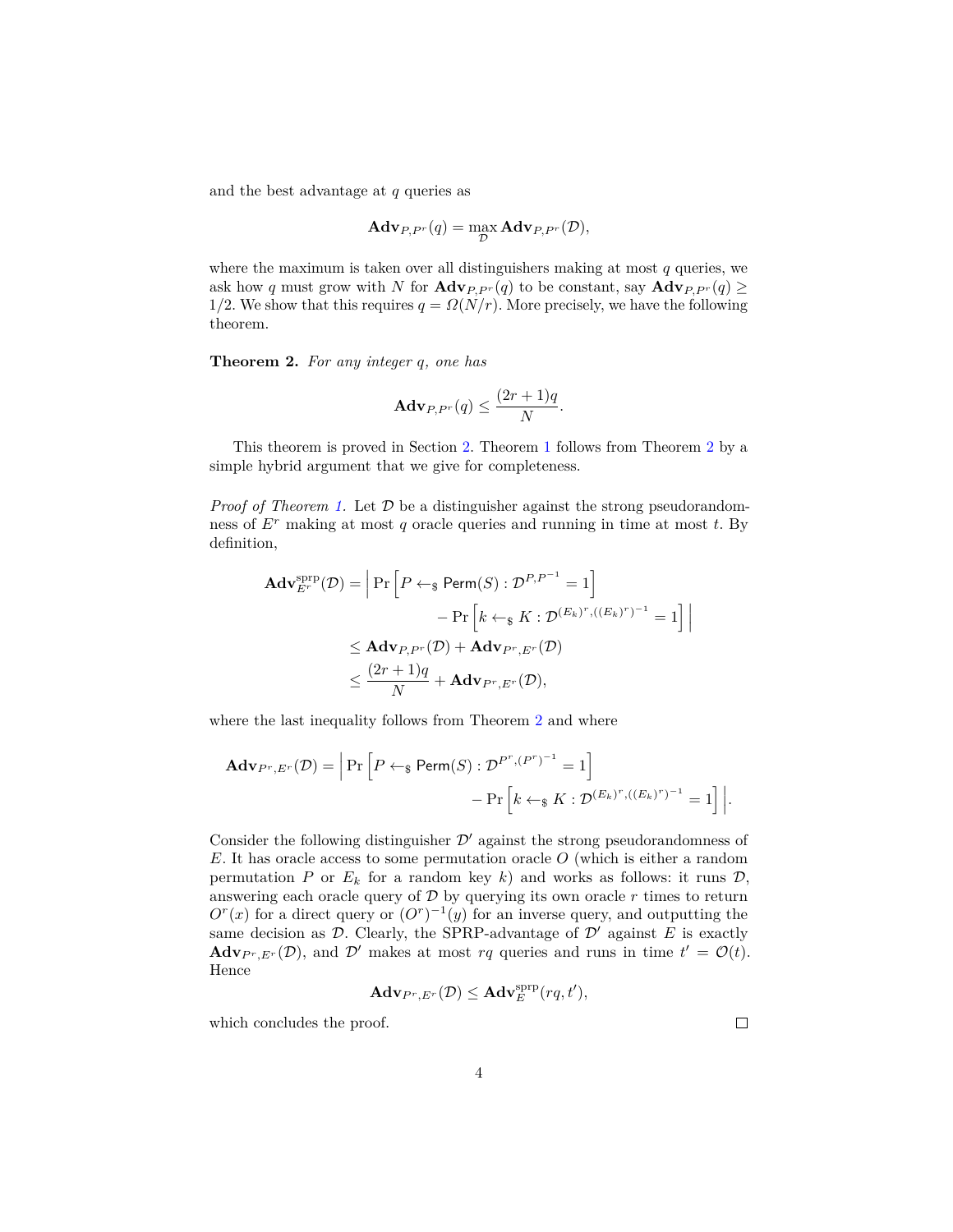*Remark 1.* It can be noted in the proof above that even when  $\mathcal{D}$  is non-adaptive (i.e.,  $\mathcal D$  chooses all its queries at the beginning of the security experiment and issues them all at once),  $\mathcal{D}'$  seems to inherently have to query its oracle adaptively. And indeed, Theorem [1](#page-2-0) does not extend to the non-adaptive variant of (strong) pseudorandomness. This can be seen from the following simple example: Consider a (single-key) Even-Mansour cipher [\[EM97\]](#page-14-9), defined by  $E_k(x) = k \oplus P(k \oplus x)$ , where  $P$  is a public (efficiently computable and invertible) permutation. Assume that *P* is an involution (i.e.,  $P^2$  is the identity). Then, the block cipher  $E^2$ obtained by composing *E* twice with the same key is highly insecure (even against non-adaptive adversaries making one single query) since it is equal to the identity for any key. On the other hand, modeling *P* as a public random involution oracle, it can be shown [\[DKS12\]](#page-14-10) that *E* is secure against non-adaptive distinguishers making at most  $q = 2^{n/2}$  encryption/decryption queries and evaluating P on at most  $t = 2^{n/2}$  values.<sup>4</sup> This shows that, unlike what Theorem [1](#page-2-0) ensures for adaptive security, cascading with the same key can completely ruin security against non-adaptive distinguishers.

We also exhibit a distinguisher whose advantage matches the upper bound of Theorem [2](#page-3-0) (up to some constant term which depends on  $r$ ), establishing the following lower bound.

<span id="page-4-0"></span>**Theorem 3.** *For*  $q \leq N/r$ *, one has* 

$$
\mathbf{Adv}_{P,P^r}(q) \ge \frac{q}{2N} - \frac{r}{N}.
$$

The adversary that we use to arrive at Theorem [3](#page-4-0) simply picks a random message  $x \in S$  and travels along the cycle on which this point lies, hoping to cycle back to *x*. Details of the analysis can be found in Section [3.](#page-11-0) A different attack, based on the search of a fixed point, has been analyzed by Courtois *et al.* [\[BAC12\]](#page-13-1).

PERSPECTIVES. A natural question is whether it is possible to prove any kind of security amplification for cascade encryption with non-independent keys, which in its full generality would take the form

$$
E'_{k}(x)=(E_{f_r(k)}\circ\cdots\circ E_{f_1(k)})(x),
$$

where the  $f_i$ 's are permutations of the key space of  $E$ <sup>5</sup>. However, in the particular scenario where the same key is reused (i.e., all  $f_i$ 's are equal to the identity), this clearly requires additional assumptions on the underlying block cipher *E*, as indicated (again) by the simple example of a single-key Even-Mansour cipher

<sup>4</sup> But note that *E* can be distinguished from random by an *adaptive* adversary making two queries; namely, denoting O the adversary's oracle, it queries  $y := O(x)$ ,  $y' :=$  $O(y)$ , and checks whether  $y' = x$ .

<sup>&</sup>lt;sup>5</sup> Remark that, seeing *E* as a *round function* rather than a full-fledged block cipher and  $(f_1, \ldots, f_r)$  as a key-schedule, this is exactly how most modern block ciphers are designed.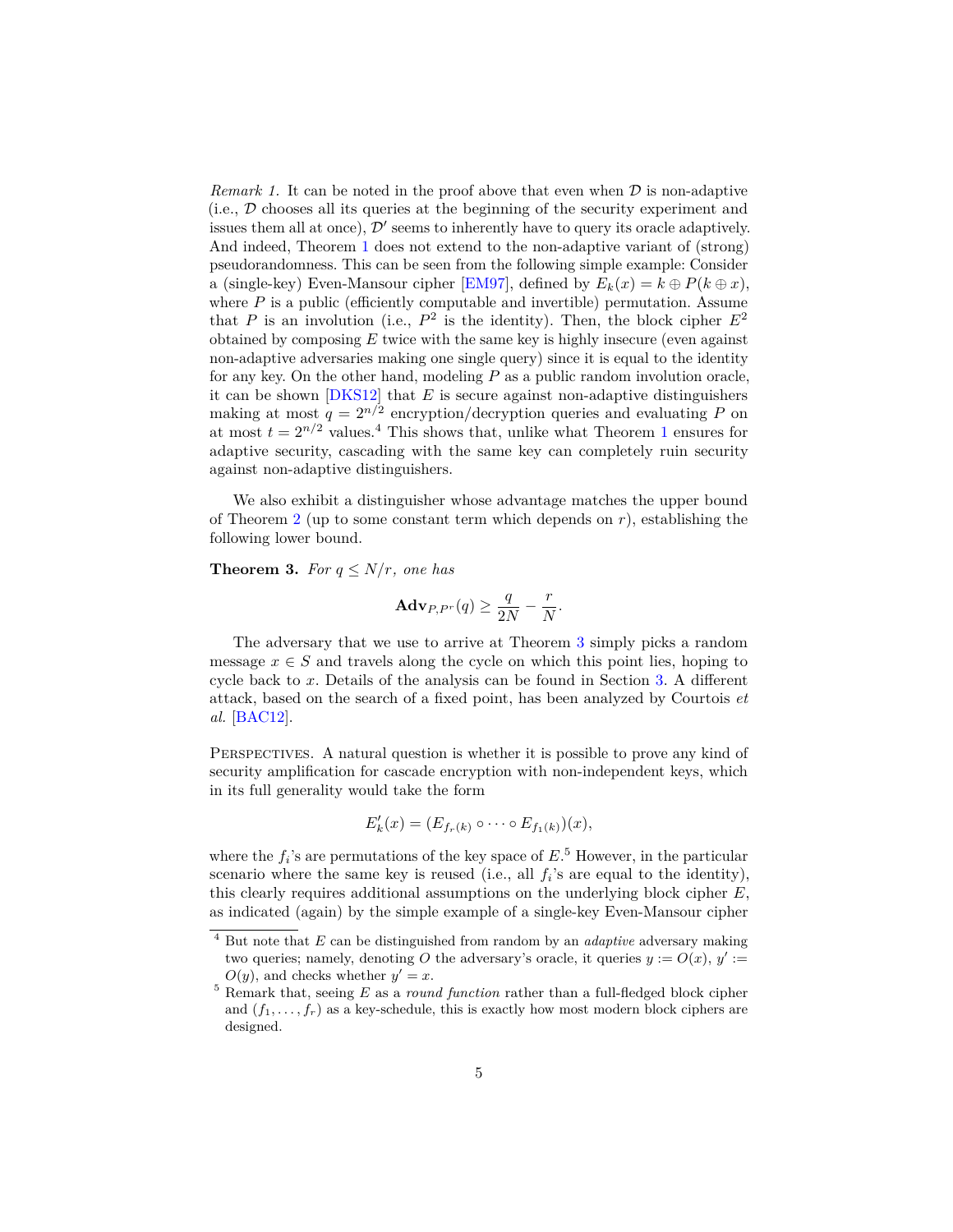$E_k(x) = k \oplus P(k \oplus x)$ , where *P* is a public (efficiently computable and invertible) permutation. There is a generic<sup>6</sup> attack on any block cipher of this class requiring  $q = 2^{n/2}$  queries to the encryption/decryption oracle and  $t = 2^{n/2}$  evaluations of the inner permutation  $P$  [\[Dae91,](#page-14-11) [DKS12\]](#page-14-10). Note that for any  $r > 1$ , the *r*-fold cascade with the same key  $E^r$  is again a one-round single-key Even-Mansour cipher, with inner permutation  $P^r$ , so that it can be generically attacked with  $q = 2^{n/2}$  queries to the encryption/decryption oracle and  $t = r2^{n/2}$  evaluations of *P*. Hence, under the assumption that *P* is such that the best attack against *E* is the generic one, composition with the same key does not amplify the security of such a block cipher. The same argument applies if the  $f_i$ 's are of the form  $f_i(k) = k \oplus c_i$  for public constants  $c_i$ . Indeed, this yields again a one-round single-key Even-Mansour cipher with inner permutation

$$
P'(x) = c_r \oplus P(c_r \oplus c_{r-1} \oplus P(c_{r-1} \oplus \cdots \oplus c_1 \oplus P(c_1 \oplus x) \cdots)).
$$

Besides, slide attacks [\[BW99\]](#page-14-12) show that iterating a truly weak cipher cannot make it arbitrarily strong, independently of the number of iterations. For instance, in the information-theoretic setting, if  $E$  is so weak that it can be distinguished from random using a single plaintext/ciphertext pair with advantage  $1 - 2^{n/2}$ , then  $E^r$  can be distinguished from random using  $2^{n/2}$  queries with constant probability of success, regardless of the value of *r*. 7

We leave open the problem whether it is possible to find assumptions on the block cipher *E* (e.g. resistance to related-key attacks, resistance to key-dependent messages attacks, etc.) sufficient to prove that cascading with non-independent keys is security amplifying.

### <span id="page-5-0"></span>**2 Proof of the Main Result**

In this section, we prove Theorem [2.](#page-3-0) We rely on the game-playing framework, and we assume some familiarity of the reader with this technique (see [\[Sho04,](#page-15-7) [BR06\]](#page-14-4) for more details).

In all the following, given a non-empty set  $S$ , we denote  $Card(S)$  the number of elements in *S*. Let Cycl(*S*) denote the set of *cyclic permutations* of *S*, i.e., the subset of  $Perm(S)$  consisting of permutations with a single cycle. Overall, we will consider the following four games:

<sup>&</sup>lt;sup>6</sup> In this context, an attack is said to be generic if it only uses the inner permutation *P* as a black-box.

<sup>&</sup>lt;sup>7</sup> Indeed, given  $2^{n/2}$  plaintext/ciphertext pairs  $(p, c)$  for  $(E_k)^r$ , the distinguisher against *E* can be used to recognize so-called *slid pairs*  $((p, c), (p', c'))$  satisfying  $E_k(p) = p'$ , and hence  $E_k(c) = c'$ . By the birthday paradox, such a slid pair is ensured to exist with constant probability when making  $2^{n/2}$  random queries to  $(E_k)^r$ . Hence, the distinguisher between  $(E_k)^r$  and a random permutation can count the number of plaintext/ciphertext pairs  $((p, c), (p', c'))$ , such that the distinguisher against *E* outputs 1 on both inputs  $(p, p')$  and  $(c, c')$ : the expected result is roughly 1 for a random permutation and 2 for  $(E_k)^r$ .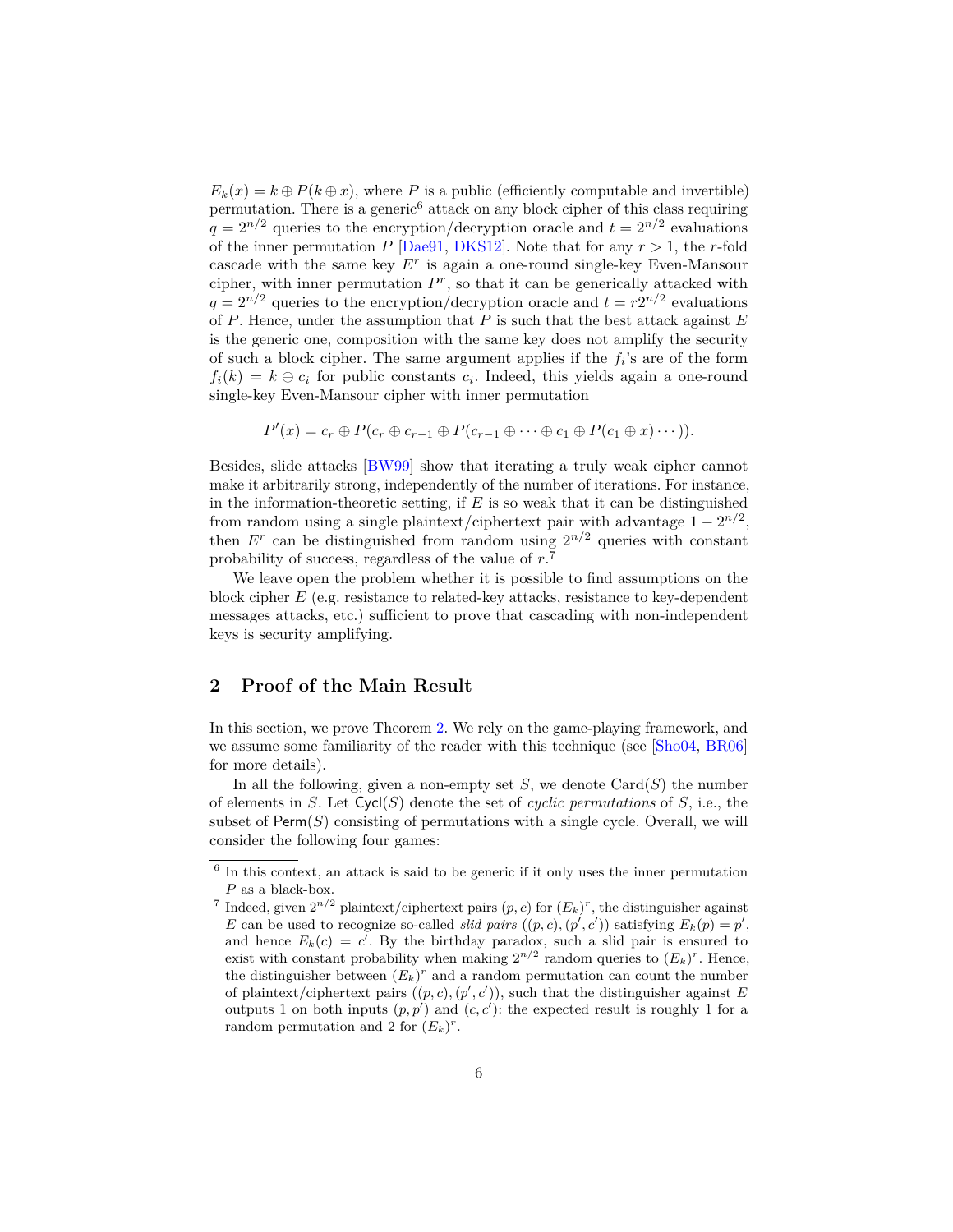- **− G**<sub>P</sub>, which gives access to *P* and  $P^{-1}$  for  $P \leftarrow_{\$} \text{Perm}(S);$
- **− G**<sub>Pr</sub>, which gives access to  $P^r$  and  $(P^r)^{-1}$  for  $P \leftarrow_{\$} \text{Perm}(S)$ ;
- **−**  $\mathsf{G}_{\mathsf{C}}$ , which gives access to *C* and  $C^{-1}$  for  $C \leftarrow_{\$} \mathsf{Cycl}(S);$
- **−**  $\mathsf{G}_{\mathsf{C}^r}$ , which gives access to  $C^r$  and  $(C^r)^{-1}$  for  $C \leftarrow_{\$} \mathsf{Cycl}(S)$ .

Each game provides two interfaces to the distinguisher, denoted  $\mathsf{Q}$  and  $\mathsf{Q}^{-1}$ , for querying the underlying permutation respectively in the direct and inverse direction. For example, the formal definition of  $G_P$  is:

| $\frac{1}{1}$ Game $G_{\text{D}}$ :      |                           |
|------------------------------------------|---------------------------|
| 2 Initialization:                        |                           |
| $B \leftarrow$ P $\leftarrow$ Perm $(S)$ |                           |
| 4 <b>procedure</b> $Q(x)$ :              | 6 procedure $Q^{-1}(y)$ : |
| $5$ return $P(x)$                        | $\tau$ return $P^{-1}(y)$ |

For any games G, H, we write  $\mathbf{Adv}_{G,H}(q)$  to denote the maximal advantage attainable by distinguishers between G and H within *q* queries. We say that two games G and H are *equivalent* (within *q* queries) if  $\mathbf{Adv}_{G,H}(q) = 0$ . Our goal is to bound  $\mathbf{Adv}_{\mathsf{G}_p, \mathsf{G}_{pr}}(q)$ . The layout of the proof is summarized by the following picture:

$$
\mathbf{Adv} \leq q/N \begin{cases} G_{\mathsf{P}^r} & G_{\mathsf{P}^r} \\ \text{Lemma 1} & \text{Lemma 2} \\ G_{\mathsf{C}} & \xrightarrow{\mathbf{Idv} \leq rq/N} G_{\mathsf{C}^r} \end{cases}
$$

<span id="page-6-0"></span>**Lemma 1.**

$$
\mathbf{Adv}_{\mathsf{G}_{\mathsf{P}},\mathsf{G}_{\mathsf{C}}}(q) \le \frac{q}{N}.
$$

*Proof.* We start with some useful definitions. A *partial permutation graph* (*V, E*) of size *N* is a directed graph (with loops allowed) with set of vertices *V* of size *N* and set of edges  $E \subset V^2$ , where each vertex has out- and in-degree 0 or 1. Given a partial permutation graph  $(V, E)$  containing no cycles and a vertex  $z \in V$ , the *source* of *z*, denoted  $\mathsf{So}(z)$ , is the unique  $x \in V$  with in-degree 0 such that there is a path from *x* to *z* (with the convention that  $\mathsf{So}(z) = z$  if *z* has in-degree 0), and the *sink* of *z*, denoted  $\mathsf{Si}(z)$ , is the unique  $y \in V$  with out-degree 0 such that there is a path from *z* to *y* (with the convention that  $Si(z) = z$  if *z* has out-degree 0). The existence and uniqueness of  $\mathsf{So}(z)$  and  $\mathsf{Si}(z)$  when  $(V, E)$  is acyclic are straightforward to prove.

We consider *lazily sampled* versions of  $G_P$  and  $G_C$ . To describe the lazy sampling procedure, we assume that  $\mathsf{G}_{\mathsf{P}}$  internally maintains a partial permutation graph over  $V = S$  (with initially no edge). This graph represents the current state of the sampling process. We let  $E \subset S^2$  denote the (time-dependent) set of edges of the graph. We also let *X* be the set of vertices with out-degree 1 and *Y* be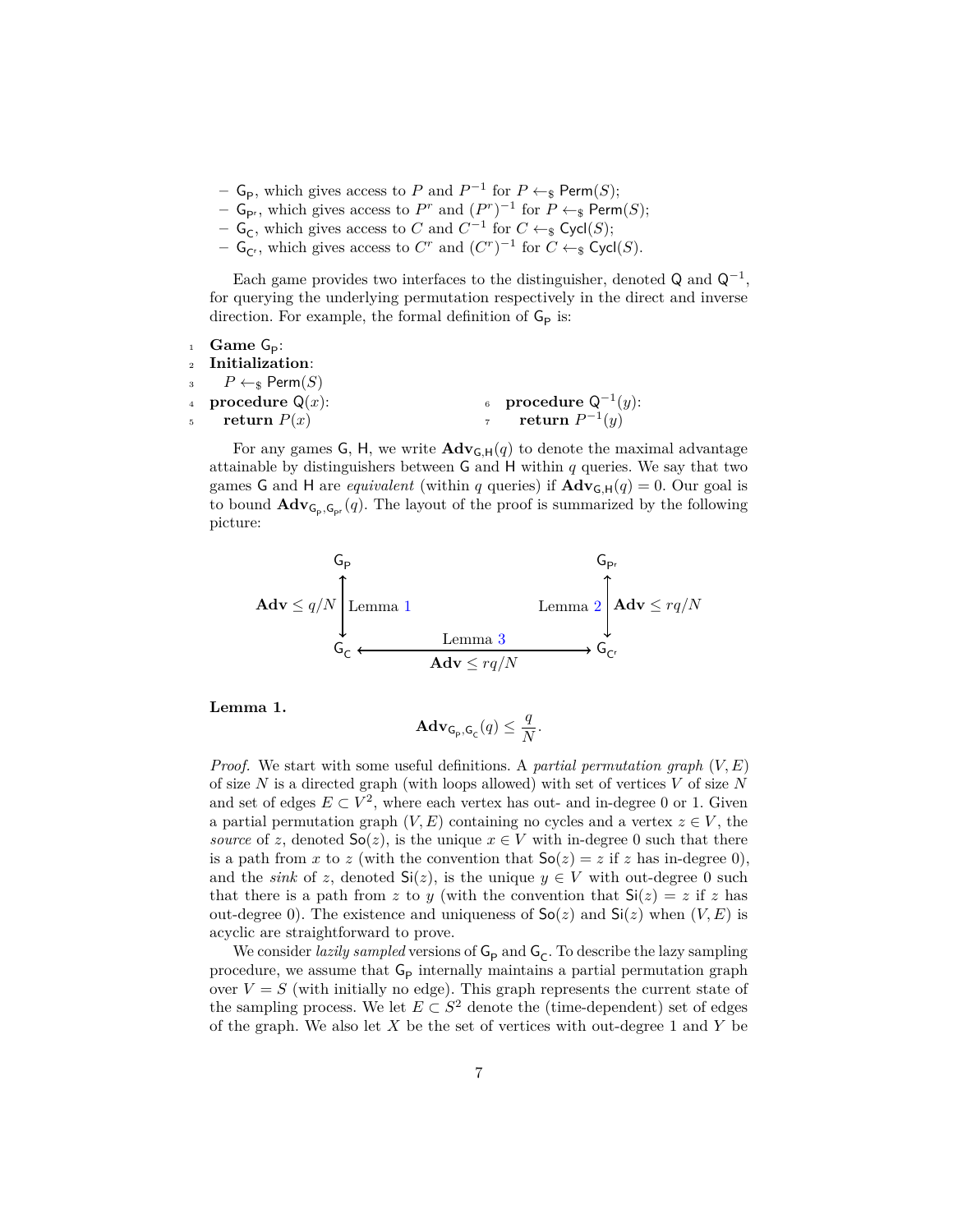the set of vertices with in-degree 1, these two sets being time-dependent as well. Slightly abusing notation, for  $x \in X$ , we denote  $E(x)$  the unique  $y \in S$  such that  $(x, y) \in E$ , and for  $y \in Y$ , we denote  $E^{-1}(y)$  the unique  $x \in S$  such that  $(x, y) \in E$ . The lazy sampled version of  $\mathsf{G}_{\mathsf{P}}$  is as follows:

<sup>1</sup> **Game**  $G_P^{\text{lazy}}$ :

|  |  |  | Variables: |
|--|--|--|------------|
|--|--|--|------------|

| 3              | Set of edges $E$ , initially empty |    |                                              |
|----------------|------------------------------------|----|----------------------------------------------|
| $\overline{4}$ | procedure $Q(x)$ :                 |    | 9 <b>procedure</b> $Q^{-1}(y)$ :             |
|                | 5 if $x \notin X$ then             |    | 10 if $y \notin Y$ then                      |
|                | 6 $y \leftarrow_S S \backslash Y$  |    | 11 $x \leftarrow_{\mathbb{S}} S \setminus X$ |
| $7 -$          | $E := E \cup \{(x, y)\}\$          | 12 | $E := E \cup \{(x, y)\}\$                    |
|                | return $E(x)$                      | 13 | return $E^{-1}(y)$                           |

*Claim.*  $G_P$  and  $G_P^{\text{lazy}}$  are equivalent (for any number *q* of queries).

*Proof.* This is a folklore result (see e.g. [\[BR06,](#page-14-4) Section 7.4]). Proving it amounts to showing, with the previous notation, that if  $P \leftarrow s$  Perm(*S*) agrees with a partial permutation graph  $(S, E)$ , for  $x \in S \setminus X$ , then  $P(x)$  is uniformly distributed over  $S \setminus Y$ . Equivalently, for any  $x, x_1, \ldots, x_n$  pairwise distinct in *S*, and  $y_A, y_B, y_1, \ldots, y_n$  pairwise distinct in *S*, we have

Card
$$
\{P \in \text{Perm}(S) : P(x) = y_A, P(x_1) = y_1, ..., P(x_n) = y_n\}
$$
  
= Card $\{P \in \text{Perm}(S) : P(x) = y_B, P(x_1) = y_1, ..., P(x_n) = y_n\}.$ 

To see this, observe that left-hand side composition with transposition  $(y_A, y_B)$  is a bijection between the two sets. The reasoning for an inverse query is similar.  $\blacksquare$ 

Similarly, the lazy version of  ${\sf G}_{\sf C}$  is:

|                | <sup>1</sup> Game $G_C^{\text{lazy}}$ :                               |    |                                                                |
|----------------|-----------------------------------------------------------------------|----|----------------------------------------------------------------|
|                | 2 Variables:                                                          |    |                                                                |
|                | $\sim$ Set of edges E, initially empty                                |    |                                                                |
|                | 4 <b>procedure</b> $Q(x)$ :                                           |    | 9 procedure $Q^{-1}(y)$ :                                      |
|                | 5 if $x \notin X$ then                                                |    | 10 if $y \notin Y$ then                                        |
|                | 6 $y \leftarrow_{\mathbb{S}} S \setminus (Y \cup \{\mathsf{So}(x)\})$ |    | 11 $x \leftarrow_{\mathbb{S}} S \setminus (X \cup \{S_i(y)\})$ |
|                | 7 $E := E \cup \{(x, y)\}\$                                           |    | <sup>12</sup> $E := E \cup \{(x, y)\}\$                        |
| $\overline{8}$ | return $E(x)$                                                         | 13 | return $E^{-1}(y)$                                             |

*Claim.*  $G_c$  and  $G_c^{\text{lazy}}$  are equivalent (for any number *q* of queries).

*Proof.* Here, we must show that for any partial permutation graph (*S, E*) containing no cycle, with the previous notation and letting  $X = \{x_1, \ldots, x_n\}$ ,  $Y = \{y_1, \ldots, y_n\}, x \in S \setminus X$  and  $y_A, y_B \in S \setminus (Y \cup \{\mathsf{So}(x)\})$ , we have

$$
\text{Card}\{C \in \text{Cycl}(S) : C(x) = y_A, C(x_1) = y_1, \dots, C(x_n) = y_n\}
$$
  
= 
$$
\text{Card}\{C \in \text{Cycl}(S) : C(x) = y_B, C(x_1) = y_1, \dots, C(x_n) = y_n\}.
$$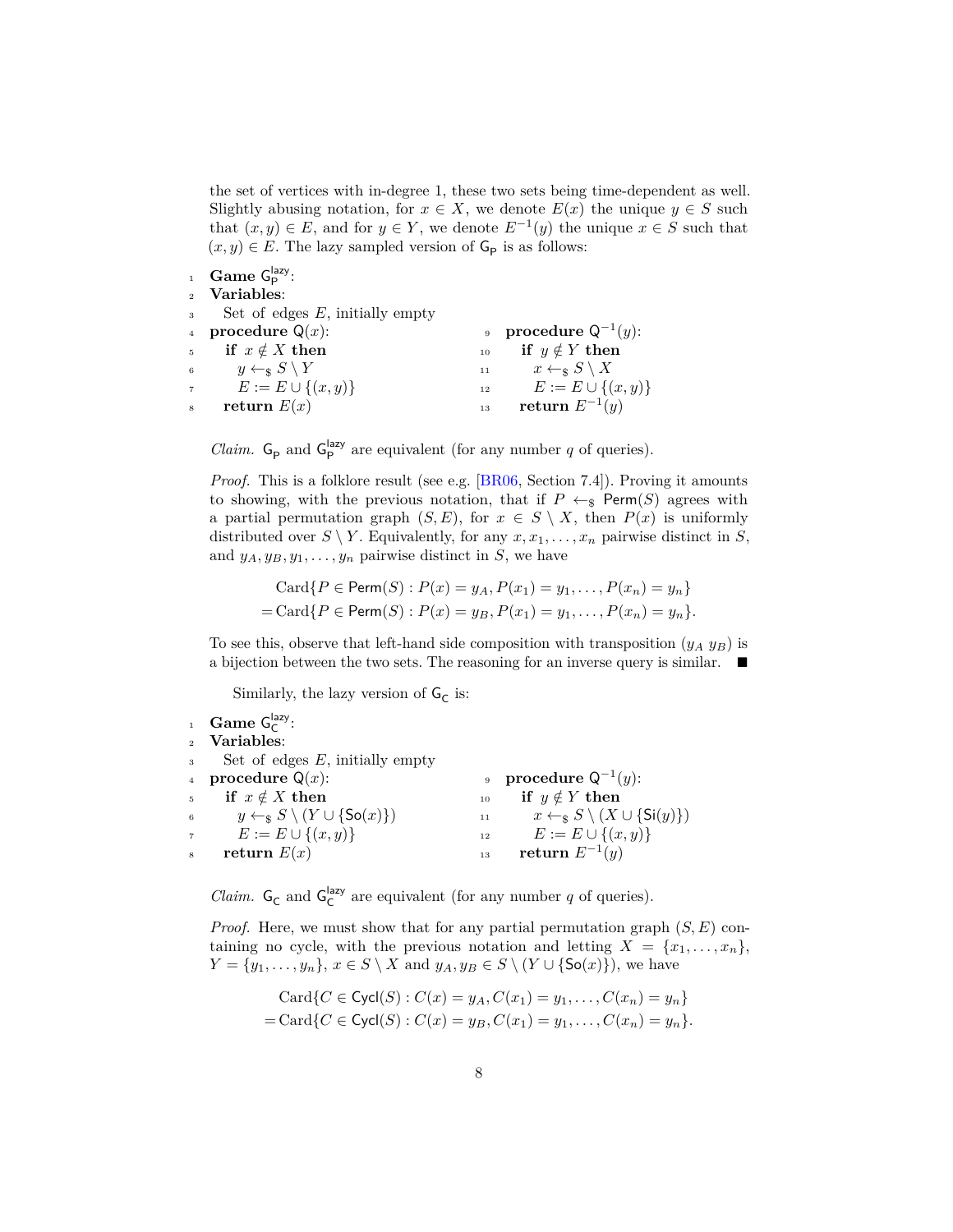Once again, we prove this equality by building a bijection between the two sets. This bijection is:  $C \mapsto (y_A y_B) \circ C \circ (\mathsf{Si}(y_A) \mathsf{Si}(y_B))$ , where (*a b*) denotes the transposition swapping *a* and *b*. If *C* is seen as a cyclic graph, this bijection swaps the position of the longest chain starting from  $y_A$  in  $E$  with the longest chain starting from *yB*. Thus it preserves the cyclic structure and is an involutive bijection between the two sets considered. The reasoning for an inverse query is similar.

From the lazy sampling versions of the games, it becomes apparent that  $\mathsf{G}_{\mathsf{C}}^{\mathsf{lazy}}$  and  $\mathsf{G}_{\mathsf{P}}^{\mathsf{lazy}}$  are identical, unless the event  $[\mathsf{Q}(x) = \mathsf{So}(x) \text{ or } \mathsf{Q}^{-1}(y) = \mathsf{Si}(y)]$ happens for some query in  $\mathsf{G}_{\mathsf{P}}^{\mathsf{lazy}}$ . More precisely, we can rewrite  $\mathsf{G}_{\mathsf{C}}^{\mathsf{lazy}}$  using a flag bad as follows:

<sup>1</sup> **Game**  $G_C^{\text{lazy2}}$ : **Variables**: Set of edges *E*, initially empty bad ← **false** procedure  $Q(x)$ : if  $x \notin X$  then  $y \leftarrow s S \ Y$ if  $y = So(x)$  then bad ← **true**  $y \leftarrow_{\$} S \setminus (Y \cup \{\textsf{So}(x)\})$  $E := E \cup \{(x, y)\}\$ **return**  $E(x)$ **procedure**  $Q^{-1}(y)$ : **if**  $y \notin Y$  **then**  $x \leftarrow_{\S} S \setminus X$ **if**  $x = \text{Si}(y)$  then bad ← **true**  $x \leftarrow_{\S} S \setminus (X \cup \{\textsf{Si}(y)\})$  $E := E \cup \{(x, y)\}\$ **return** *E*<sup>−</sup><sup>1</sup> (*y*)

Clearly,  $G_C^{\text{lazy}}$  and  $G_C^{\text{lazy}}$  are equivalent (this technique is called *resampling*, see [\[BR06,](#page-14-4) Section 7.2]). Moreover,  $G_P^{\text{lazy}}$  and  $G_C^{\text{lazy}}$  are syntactically identical unless bad is set to **true**. By the fundamental lemma of game-playing (see [\[BR06,](#page-14-4) Lemma 2]), one has

$$
\mathbf{Adv}_{\mathsf{G}_\mathsf{P}^{\text{lazy}},\mathsf{G}_\mathsf{C}^{\text{lazy2}}}(\mathit{q}) \leq \max_{\mathcal{D}} \Pr\left[\mathcal{D} \text{ sets } \text{bad to true in } \mathsf{G}_\mathsf{C}^{\text{lazy2}}\right],
$$

where the maximum is taken over all distinguishers making at most *q* queries.

For any distinguisher  $D$ , the probability that **bad** is set to **true** at the *i*-th query of  $\mathcal{D}$  in  $\mathsf{G}_{\mathsf{C}}^{\mathsf{lazy2}}$  is exactly  $1/(N-i)$ . Hence, we finally obtain

$$
\mathbf{Adv}_{\mathsf{G_p},\mathsf{G_c}}(q) = \mathbf{Adv}_{\mathsf{G_p}^{\mathrm{lazy}},\mathsf{G_c}^{\mathrm{lazy}}}(q) \leq 1 - \prod_{i=0}^{q-1} \left(1 - \frac{1}{N-i}\right) = \frac{q}{N}. \qquad \qquad \Box
$$

<span id="page-8-0"></span>**Lemma 2.**

$$
\mathbf{Adv}_{\mathsf{G}_{\mathrm{pr}},\mathsf{G}_{\mathrm{C}^r}}(q) \le \frac{rq}{N}.
$$

*Proof.* Any distinguisher between  $P^r$  and  $C^r$  can be used to distinguish between *P* and *C* at the cost of multiplying the number of queries by *r*. More formally, given a distinguisher  $D$  between  $P^r$  and  $C^r$  making at most  $q$  queries, consider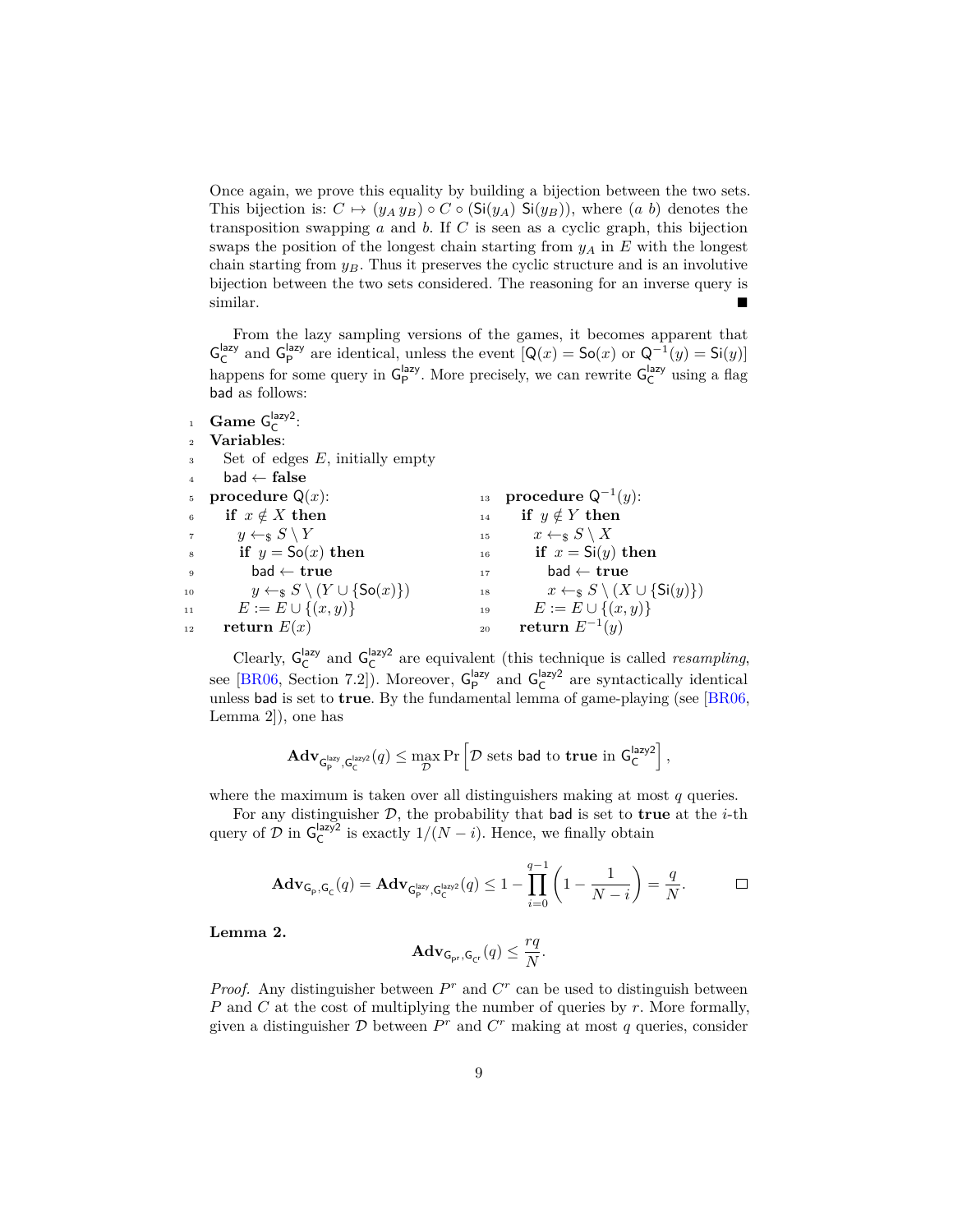the distinguisher  $\mathcal{D}'$  with oracle access to some permutation oracle  $O$  (which is either  $P$  or  $C$ ) working as follows: it runs  $D$ , answering each oracle query of D by querying its own oracle r times to return  $O<sup>r</sup>(x)$  for a direct query or  $(O<sup>r</sup>)<sup>-1</sup>(y)$  for an inverse query, and outputting the same decision as  $D$ . Clearly, the advantage of  $\mathcal{D}'$  in distinguishing  $\mathsf{G}_{\mathsf{P}}$  and  $\mathsf{G}_{\mathsf{C}}$  is equal to the advantage of  $\mathcal D$ in distinguishing  $G_{\text{Pr}}$  and  $G_{\text{Cr}}$ , and  $\mathcal{D}'$  makes at most  $rq$  queries if  $\mathcal D$  makes at most *q* queries. Hence, by Lemma [1,](#page-6-0)

$$
\mathbf{Adv}_{\mathsf{G}_{\mathsf{pr}},\mathsf{G}_{\mathsf{C}^r}}(q) \leq \mathbf{Adv}_{\mathsf{G}_{\mathsf{p}},\mathsf{G}_{\mathsf{C}}}(rq) \leq \frac{rq}{N}.
$$

<span id="page-9-0"></span>**Lemma 3.**

$$
\mathbf{Adv}_{\mathsf{G}_{\mathsf{C}},\mathsf{G}_{\mathsf{C}^r}}(q) \le \frac{rq}{N}.
$$

*Proof.* Let  $d = \gcd(N, r)$ . The key observation is that  $G_{\zeta}$  is equivalent to querying a random permutation with *d* cycles of equal length.<sup>8</sup> This follows from the fact that the mapping  $C \mapsto C^r$  sends  $Cycl(S)$  onto the set of permutations with exactly *d* cycles of the same length, and that each such permutation has the same number of preimages in  $Cycl(S)$  under this mapping (the interested reader can refer to [A](#page-15-8)ppendix A where we prove this claim). In particular, if  $d = 1$  (when *N* and *r* are coprime), the games  $G_C$  and  $G_{C}$  are identical and we are done. If  $d > 1$ , we need to upper bound the advantage of an adversary distinguishing between a random permutation with a single cycle, and a random permutation with *d* cycles of equal length.

We now describe a new game  $G_{\mathsf{C}^*}^*$ , which we claim is an equivalent description of  $G_{C}$ .

 $\frac{1}{1}$  **Game**  $G^*_{C}$ : <sup>2</sup> **Initialization**:  $C \leftarrow_{\$} \mathsf{Cycl}(S)$  $s_0 \leftarrow s S$ 5 **for**  $i < d$ ,  $s_i = C^{N/d}(s_{i-1})$ procedure  $Q(x)$ : **if**  $x = s_i$  for some *i* then **return**  $C(s_{(i-1) \bmod d})$ <sup>9</sup> **else** 10 **return**  $C(x)$ <sup>11</sup> **procedure** Q<sup>−</sup><sup>1</sup> (*y*):  $\mathbf{i}$ **12 if**  $y = C(s_i)$  for some *i* then 13 **return**  $s_{(i+1) \bmod d}$ <sup>14</sup> **else** 15 **return**  $C^{-1}(y)$ 

Intuitively,  $G_{C}^*$  may be pictured as shown on Fig. [1.](#page-10-0)

We show in [A](#page-15-8)ppendix A that the sampling process underlying game  $G_{C}^*$  is also equivalent to sampling a random permutation with *d* cycles of equal length. Meanwhile, we define the game  $G_C^*$  as being identical to  $G_{C'}^*$ , except queries  $Q(x)$ (resp.  $Q^{-1}(y)$ ) simply return  $C(x)$  (resp.  $C^{-1}(y)$ ): the  $s_i$ 's play no special role. This corresponds to step 2 in the picture above. The point is that  $G_C^*$  is clearly an equivalent description of  $\mathsf{G}_{\mathsf{C}}$  (since procedures  $\mathsf{Q}$  and  $\mathsf{Q}^{-1}$  are syntactically

<sup>8</sup> When we say "a random permutation with some property", more formally we mean "a uniformly random element among permutations with this property".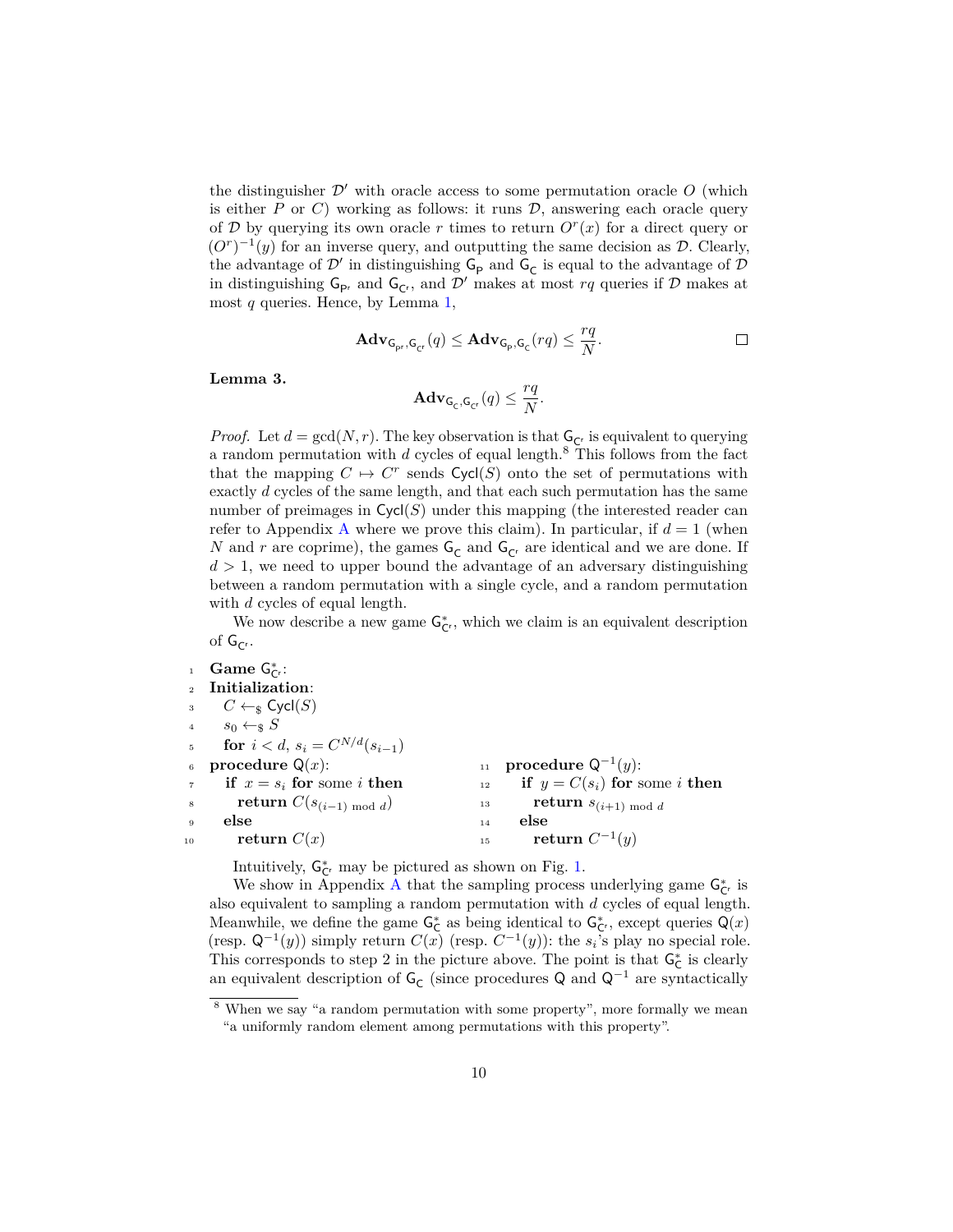

<span id="page-10-0"></span>Fig. 1. Representation of the game  $G_{C}^*$ .

the same in both games), while  $G_{\mathsf{C}^r}^*$  is an equivalent description of  $G_{\mathsf{C}^r}$  (indeed, by the two claims proved in Appendix [A,](#page-15-8) they are both equivalent to querying a random permutation with *d* cycles of length *N/d*).

Thus  $\mathbf{Adv}_{\mathsf{G}_c,\mathsf{G}_{cr}}(q) = \mathbf{Adv}_{\mathsf{G}_c^*,\mathsf{G}_{cr}^*}(q)$ . The following claim completes the proof.

*Claim.*

$$
\mathbf{Adv}_{\mathsf{G}_\mathsf{C}^*,\mathsf{G}_{\mathsf{C}^*}^*}(q) \leq \frac{dq}{N}.
$$

*Proof.* The only difference between  $G^*_{\mathsf{C}}$  and  $G^*_{\mathsf{C}'}$  occurs when  $\mathsf{Q}(s_i)$  is queried for some *i* (or  $Q^{-1}(C(s_i))$  for backward queries). So  $Adv_{G_c,G_{C'}}(q)$  is upper bounded by the advantage of an adversary playing the following game: she queries  $G_C^*$ , and wins iff one of the queries is an  $s_i$  (or  $C(s_i)$  for a backward query). We now prove that the advantage of such an adversary is at most *dq/N*.

To show this, we give extra information to the adversary: we grant her full knowledge of the cycle *C* before queries begin. Clearly this can only increase her advantage. The point is that queries no longer provide any new information. Thus the game becomes equivalent to the adversary simply trying to guess one of the  $s_i$ 's within  $q$  tries.

Notice that the position of the  $s_i$ 's in the cycle  $C$  is essentially defined modulo  $a = N/d$ . Guessing the position of one of the  $s_i$ 's in the cycle amounts to guessing a value modulo *a*. Thus the game is equivalent to guessing a value among *a* possibilities, within *q* tries. The advantage of an adversary in this game is:

$$
1 - \prod_{i=0}^{q-1} \left( 1 - \frac{1}{a-i} \right) = 1 - \frac{a-q}{a} = 1 - \frac{N - dq}{N} = \frac{dq}{N}.
$$

By the previous reasoning, this is an upper bound for  $\mathbf{Adv}_{G_c^*,G_{cr}^*}(q)$ .

Thus, we have

$$
\mathbf{Adv}_{\mathsf{G}_{\mathsf{C}},\mathsf{G}_{\mathsf{C}^*}}(q) = \mathbf{Adv}_{\mathsf{G}_{\mathsf{C}}^*,\mathsf{G}_{\mathsf{C}^*}^*}(q) \le \frac{dq}{N} \le \frac{rq}{N}.
$$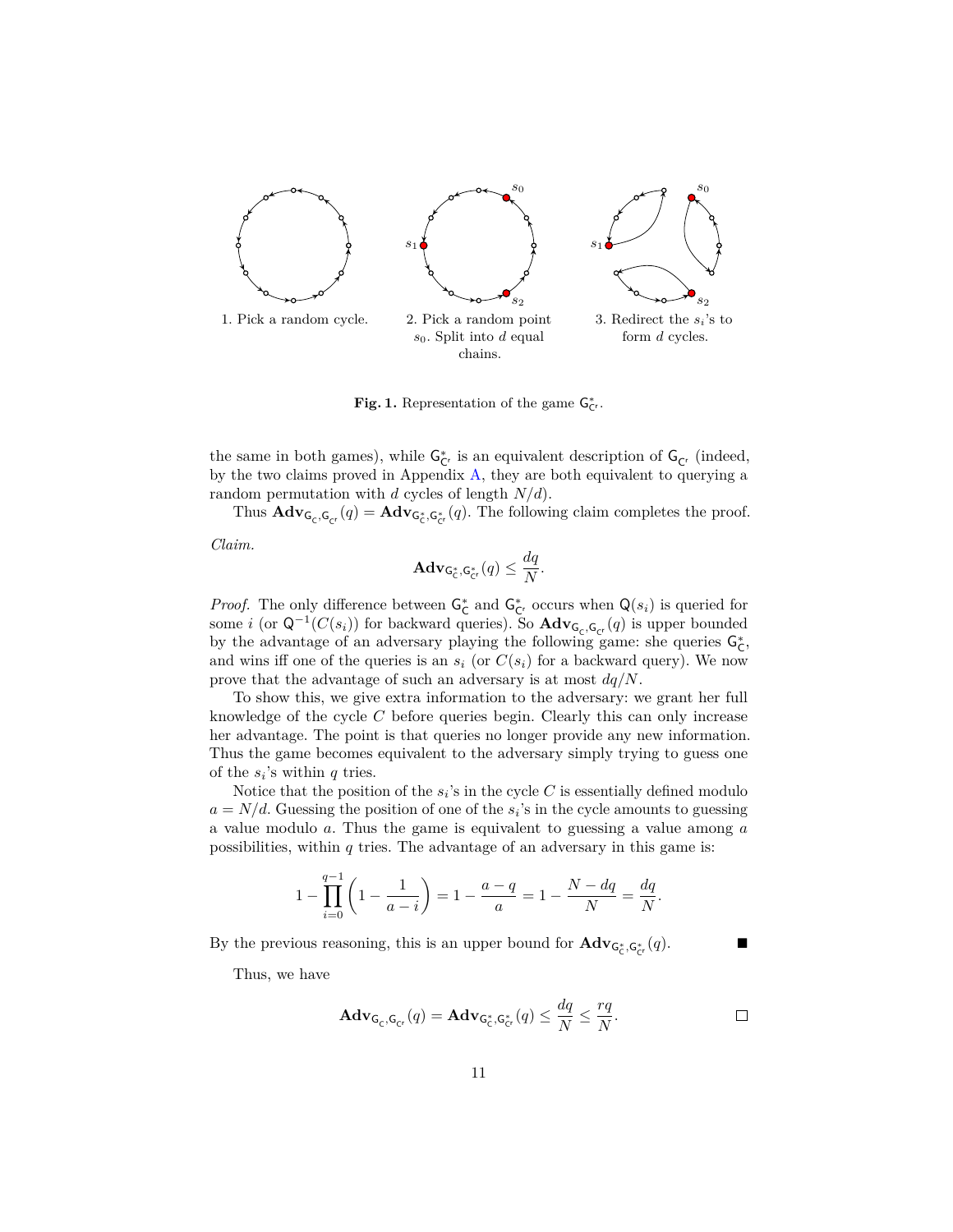The proof of Theorem [2](#page-3-0) is now complete. Combining Lemmas [1,](#page-6-0) [2,](#page-8-0) and [3,](#page-9-0) we obtain

$$
\mathbf{Adv}_{\mathsf{G}_{\mathsf{p}},\mathsf{G}_{\mathsf{p}r}}(q) \leq \mathbf{Adv}_{\mathsf{G}_{\mathsf{p}},\mathsf{G}_{\mathsf{C}}}(q) + \mathbf{Adv}_{\mathsf{G}_{\mathsf{C}},\mathsf{G}_{\mathsf{C}r}}(q) + \mathbf{Adv}_{\mathsf{G}_{\mathsf{C}r},\mathsf{G}_{\mathsf{p}r}}(q) \leq \frac{(2r+1)q}{N}.
$$

# <span id="page-11-0"></span>**3 A Matching Attack**

In this section, we describe a simple attack matching the bound in Theorem [2](#page-3-0) within a constant factor, when the number of iterations *r* is constant. Our attack uses the following distinguisher  $\mathcal{D}_{\text{cycle}}$  between  $\mathsf{G}_{\mathsf{P}}$  and  $\mathsf{G}_{\mathsf{P}^r}$ . It makes  $q$  queries to the interface Q (corresponding to *P* in  $G_P$  and *P<sup>r</sup>* in  $G_{P}$ ), ignoring  $Q^{-1}$ .

1 **Distinguisher**  $\mathcal{D}^{\mathsf{Q}}_{\text{cycle}}(q)$ 2  $s_0 \leftarrow_s S$ <sup>3</sup> **for** *i* in {0*, . . . , q* − 1}:  $s_{i+1} \leftarrow \mathsf{Q}(s_i)$ <sup>5</sup> **end for** <sup>6</sup> **if** all *s<sup>i</sup>* 's are distinct return 0 <sup>8</sup> **else** <sup>9</sup> **return** 1

Thus,  $\mathcal{D}^{\mathsf{Q}}_{\text{cycle}}$  returns 1 iff the point  $s_0 \leftarrow_{\$} S$  belongs to a cycle of length at most *q*. We have the following result (from which Theorem [3](#page-4-0) is a direct application).

**Lemma 4.** *Assume*  $q \leq N/r$ *. Then* 

$$
C(r)\frac{q}{N} - \frac{r}{N} \leq \mathbf{Adv}_{\mathsf{G_p},\mathsf{G_{pr}}}(\mathcal{D}_{\text{cycle}}) \leq C(r)\frac{q}{N} + \frac{r}{N} \quad \text{ with } C(r) = \sum_{d \mid r} \frac{\phi(d)}{d} - 1
$$

*where d*|*r denotes "d divides r", and φ is Euler's totient function. Moreover*  $C(r) \geq 1/2$  *for*  $r \geq 2$ *.* 

*Proof.* By definition:

$$
\mathbf{Adv}_{\mathsf{G}_{\mathsf{P}},\mathsf{G}_{\mathsf{pr}}}(\mathcal{D}_{\text{cycle}}) = \left| \Pr \left[ P \leftarrow_{\$} \mathsf{Perm}(S) : \mathcal{D}_{\text{cycle}}^{P^r} = 1 \right] - \Pr \left[ P \leftarrow_{\$} \mathsf{Perm}(S) : \mathcal{D}_{\text{cycle}}^{P} = 1 \right] \right|.
$$

We now set out to compute these two probabilities.

If we pick a random point in a random permutation on *N* points, and look at the length of the cycle it belongs to, all lengths  $1 \leq k \leq N$  are equally probable. This is a standard result. It can be shown, for instance, using  $G_P^{\text{lazy}}$ : if we choose  $s_0 \leftarrow s S$  and query *q* times along a chain, and assume the first *i* queries do not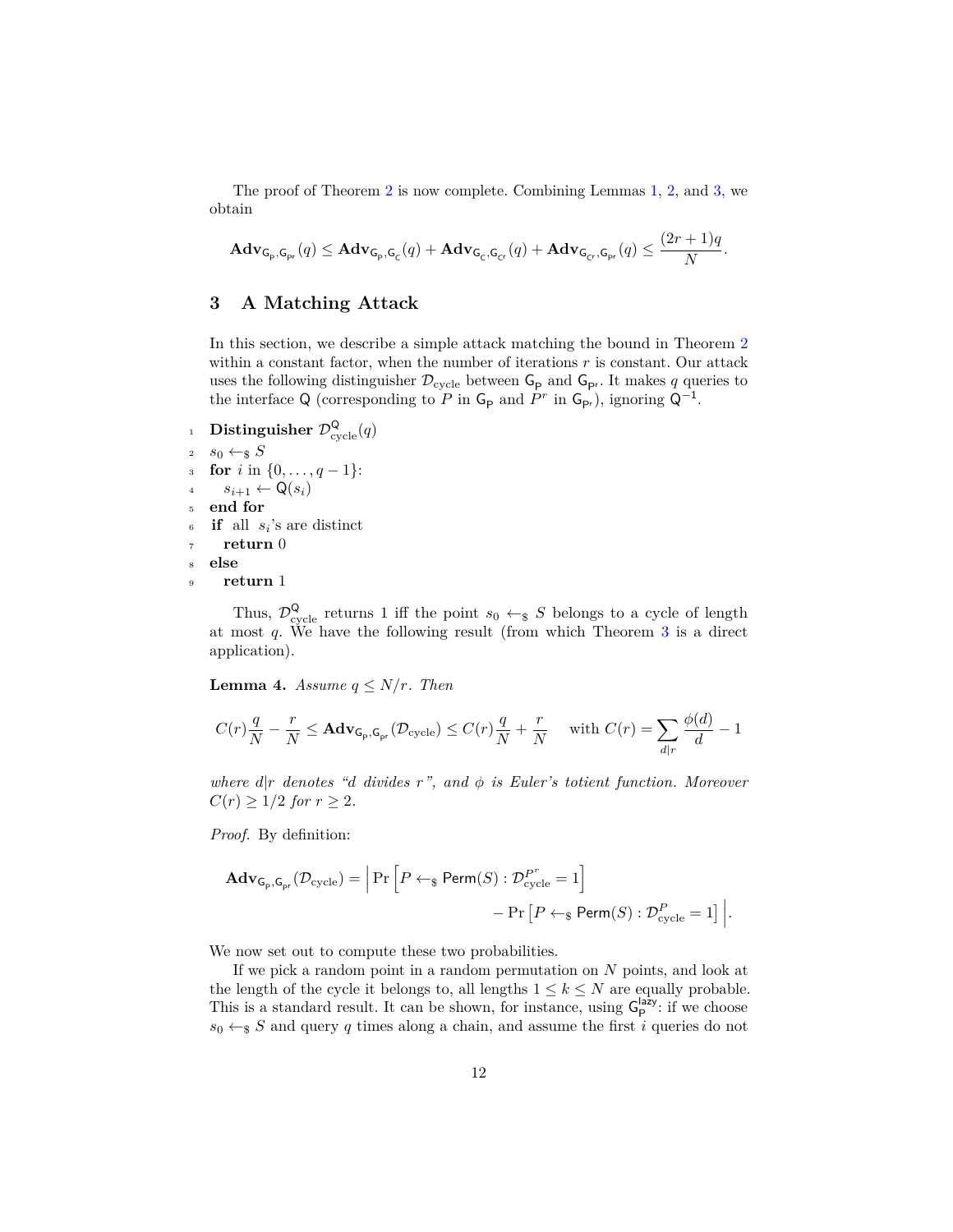create a cycle, then the probability that the next query does is exactly  $1/(N - i)$ . Thus, the probability that  $s_0$  belongs to a cycle of length  $k$  is precisely

$$
\prod_{i=0}^{k-1} \left( 1 - \frac{1}{N-i} \right) \cdot \frac{1}{N-k} = \frac{1}{N}.
$$

As a consequence, one has

$$
\Pr\left[P \leftarrow_{\$} \textsf{Perm}(S) : \mathcal{D}_{\text{cycle}}^P(q) = 1\right] = \frac{q}{N}.
$$

We now turn to the case where  $\mathcal{D}_{\text{cycle}}$  interacts with  $P^r$  instead of  $P$ . We let

$$
p \stackrel{\text{def}}{=} \Pr[P \leftarrow_{\$} \text{Perm}(S) : \mathcal{D}_{\text{cycle}}^{P^r}(q) = 1].
$$

First, we recall two classic equalities regarding the totient function:

$$
\sum_{d|n} \phi(d) = n \quad (1) \qquad \phi(n) = n \prod_{p|n, p \in \mathbb{P}} \left( 1 - \frac{1}{p} \right) \quad (2)
$$

where  $\mathbb P$  is the set of prime numbers. Now let  $k$  be the length of the cycle containing  $s_0$ . In  $P^r$  this cycle is broken up into  $d = \gcd(k, r)$  cycles of length *k/d*. Hence  $\mathcal{D}_{\text{cycle}}(q)$  detects a cycle iff  $q \ge k/d$ . Since all lengths *k* are equally probable, we have

$$
p = \frac{1}{N} \text{Card}\left\{k \leq N : q \geq \frac{k}{\text{gcd}(k,r)}\right\}
$$
  
\n
$$
= \frac{1}{N} \text{Card}\left\{k \leq N : \exists d | r, \text{gcd}(k,r) = d \text{ and } k \leq d q\right\}
$$
  
\n
$$
= \frac{1}{N} \text{Card}\left\{k : \exists d | r, \text{gcd}(k, r/d) = 1 \text{ and } k \leq \min(q, N/d)\right\} \quad \text{with } k \leftarrow k/d
$$
  
\n
$$
= \frac{1}{N} \text{Card}\left\{k : \exists d | r, \text{gcd}(k, r/d) = 1 \text{ and } k \leq q\} \quad \text{using } q \leq N/r
$$
  
\n
$$
= \frac{1}{N} \sum_{d | r} \text{Card}\left\{k : \text{gcd}(k, d) = 1 \text{ and } k \leq q\right\} \text{ since } d \mapsto r/d \text{ is 1-to-1 over } d|r
$$
  
\n
$$
\geq \frac{1}{N} \sum_{d | r} \text{Card}\left\{k : \text{gcd}(k, d) = 1 \text{ and } k \leq d \left\lfloor \frac{q}{d} \right\rfloor\right\}
$$
  
\n
$$
= \frac{1}{N} \sum_{d | r} \phi(d) \left\lfloor \frac{q}{d} \right\rfloor
$$
  
\n
$$
\geq \frac{1}{N} \sum_{d | r} \phi(d) \left(\frac{q}{d} - 1\right)
$$
  
\n
$$
= \frac{q}{N} \sum_{d | r} \frac{\phi(d)}{d} - \frac{r}{N} \quad \text{by (1)}.
$$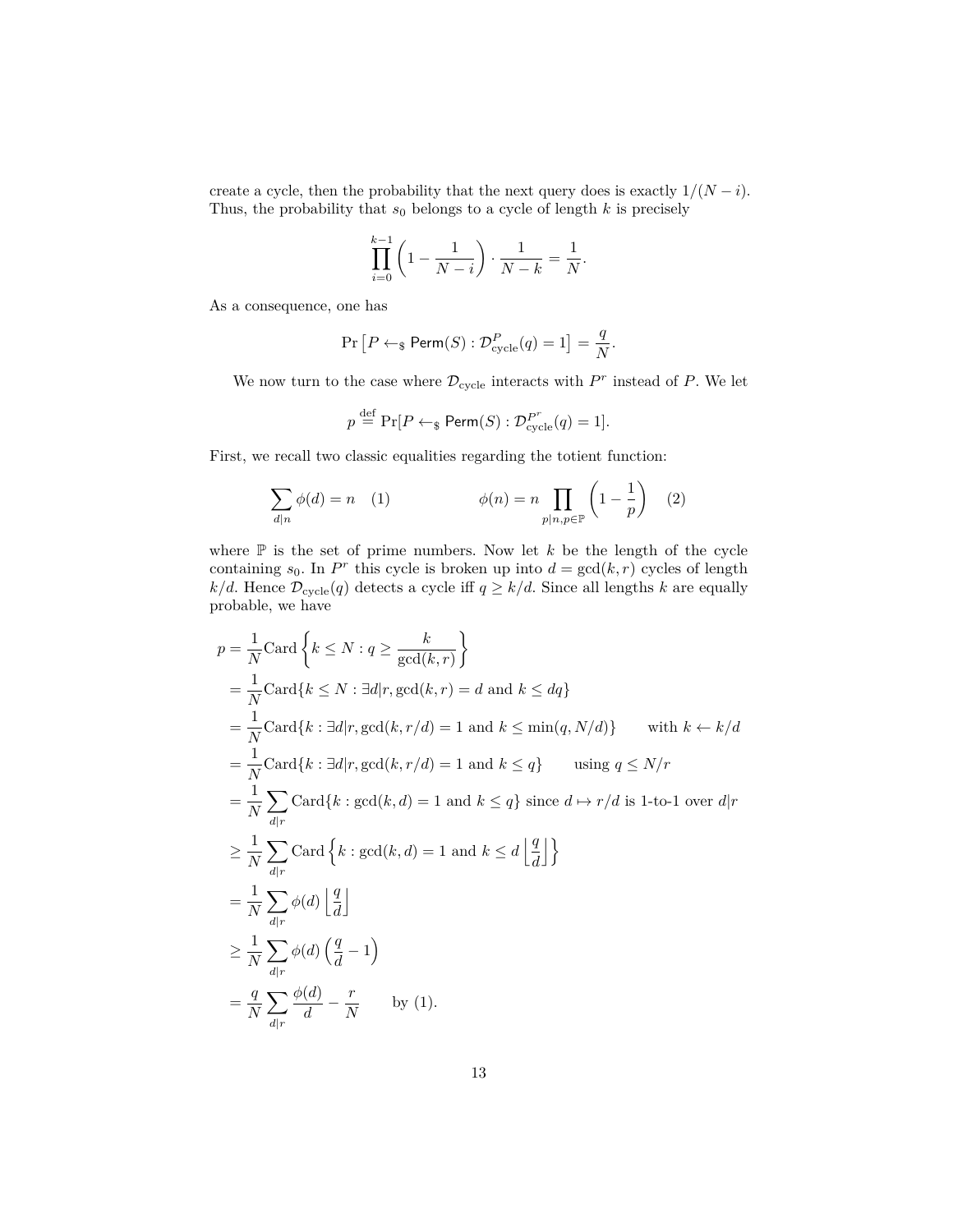One can upper bound  $p$  in a very similar manner, and we obtain the main inequality.

Finally, we show that  $C(r) \geq 1/2$  for  $r \geq 2$ . In fact it holds that for all *r*,  $C(r) \geq 1 - 1/r$ . To see this, observe that if  $r > 2$  is not prime, we have:

$$
C(r) = \sum_{d|r} \frac{\phi(d)}{d} - 1
$$
  
=  $\frac{\phi(1)}{1} + \sum_{d|r, 1 < d < r} \frac{\phi(d)}{d} + \prod_{p|r, p \in \mathbb{P}} \left(1 - \frac{1}{p}\right) - 1$  by (2)  

$$
\geq \sum_{d|r, 1 < d < r} \frac{\phi(d)}{d} + \left(1 - \sum_{p|r, p \in \mathbb{P}} \frac{1}{p}\right)
$$
 by the union bound  

$$
\geq 1 \quad \text{since } \{p \in \mathbb{P} : p|r\} \subseteq \{1 < d < r : d|r\}.
$$

On the other hand, if *r* is prime then  $C(r) = 1 - 1/r$ , hence this is the lower bound.  $\Box$ 

**Corollary 1.** For constant r, the best distinguisher between  $G_{\mathsf{P}}$  and  $G_{\mathsf{P}}$  has *advantage*  $\Theta(q/N)$  *as*  $N \to \infty$  *and*  $q \leq N$  *is any function of*  $N$ *.* 

*Proof.* Theorem [2](#page-3-0) shows that the advantage is  $\mathcal{O}(q/N)$ . Theorem [3](#page-4-0) shows that it is  $\Omega(q/N)$  if  $q \leq N/r$ . On the other hand if  $q > N/r$ , as the advantage can only increase with *q*, it is at least  $C(r) \frac{N/r}{N} + o(1) \ge \frac{1}{2r} + o(1) = \Omega(1) = \Omega(q/N)$ . Hence overall the advantage is  $\Theta(q/N)$ .

For concreteness, if  $r = 2$ , Theorem [3](#page-4-0) exhibits a distinguisher with advantage  $0.5q/N$  (under the assumption  $q < N/2$ ), while the main theorem upper bounds the advantage of any such distinguisher by  $5q/N$ . Note that if *r* is not constant, the behavior is more complex; informally, only cycles whose length is not coprime with *r* are affected by the transformation  $P \mapsto P^r$ . In particular, if *r* is prime and  $r > N$ ,  $P \mapsto P^r$  is a permutation of Perm(*S*) and  $G_P$  is indistinguishable from  $G_{\text{pr}}$ .

The problem of finding a tight bound for variable *r* is interesting from a purely theoretical standpoint, although we do not know of a situation where such a result would be applicable.

### **References**

- <span id="page-13-0"></span>[ABCV98] William Aiello, Mihir Bellare, Giovanni Di Crescenzo, and Ramarathnam Venkatesan. Security Amplification by Composition: The Case of Doubly-Iterated, Ideal Ciphers. In Hugo Krawczyk, editor, *Advances in Cryptology - CRYPTO '98*, volume 1462 of *LNCS*, pages 390–407. Springer, 1998.
- <span id="page-13-1"></span>[BAC12] Gregory V. Bard, Shaun Van Ault, and Nicolas T. Courtois. Statistics of Random Permutations and the Cryptanalysis of Periodic Block Ciphers. *Cryptologia*, 36(3):240–262, 2012.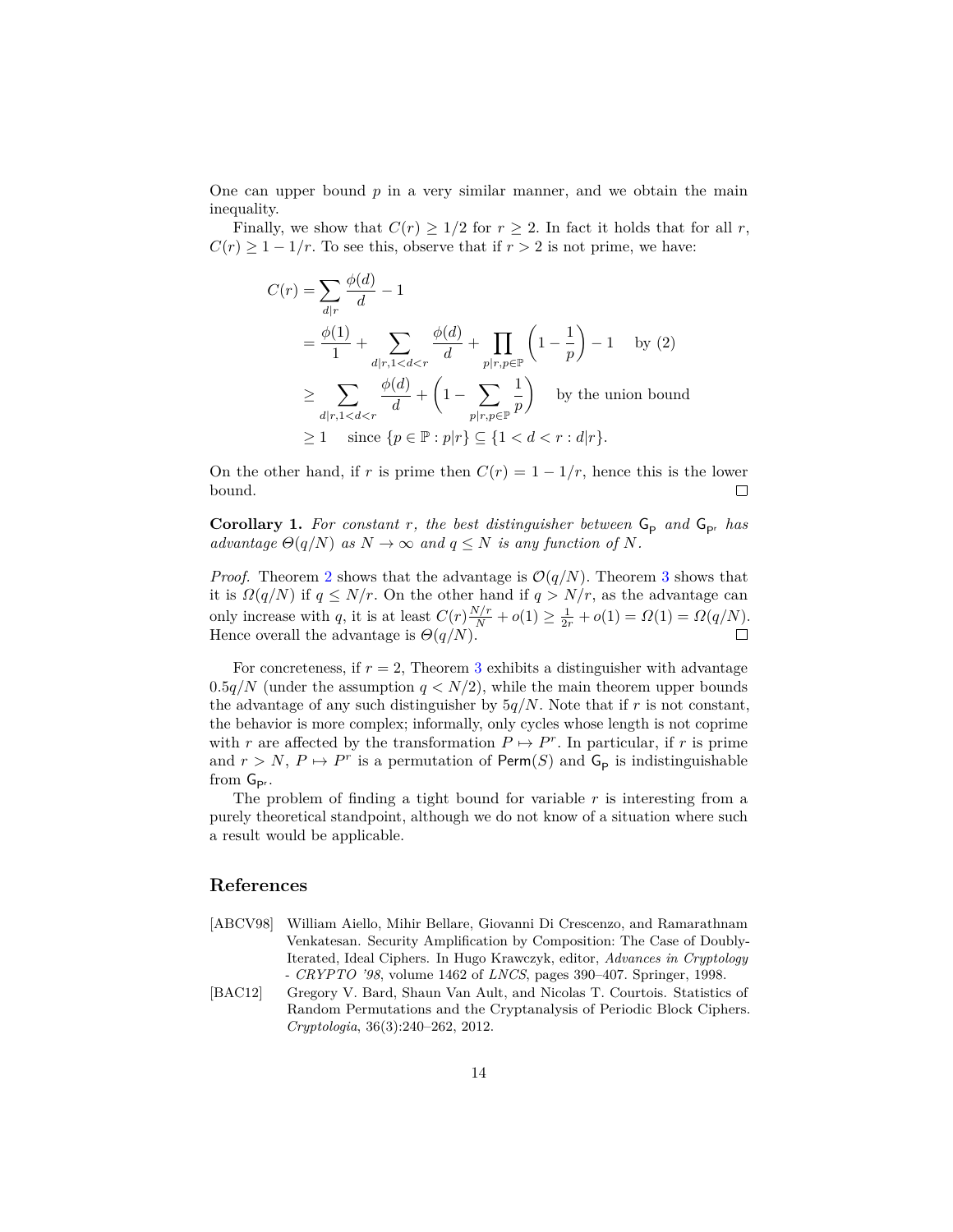- <span id="page-14-4"></span>[BR06] Mihir Bellare and Phillip Rogaway. The Security of Triple Encryption and a Framework for Code-Based Game-Playing Proofs. In Serge Vaudenay, editor, *Advances in Cryptology - EUROCRYPT 2006*, volume 4004 of *LNCS*, pages 409–426. Springer, 2006. Full version available at [http:](http://eprint.iacr.org/2004/331) [//eprint.iacr.org/2004/331](http://eprint.iacr.org/2004/331).
- <span id="page-14-12"></span>[BW99] Alex Biryukov and David Wagner. Slide Attacks. In Lars R. Knudsen, editor, *Fast Software Encryption - FSE '99*, volume 1636 of *LNCS*, pages 245–259. Springer, 1999.
- <span id="page-14-3"></span>[CPS14] Benoit Cogliati, Jacques Patarin, and Yannick Seurin. Security Amplification for the Composition of Block Ciphers: Simpler Proofs and New Results. In Antoine Joux and Amr M. Youssef, editors, *Selected Areas in Cryptography - SAC 2014*, volume 8781 of *LNCS*, pages 129–146. Springer, 2014.
- <span id="page-14-11"></span>[Dae91] Joan Daemen. Limitations of the Even-Mansour Construction. In Hideki Imai, Ronald L. Rivest, and Tsutomu Matsumoto, editors, *Advances in Cryptology - ASIACRYPT '91*, volume 739 of *LNCS*, pages 495–498. Springer, 1991.
- <span id="page-14-10"></span>[DKS12] Orr Dunkelman, Nathan Keller, and Adi Shamir. Minimalism in Cryptography: The Even-Mansour Scheme Revisited. In David Pointcheval and Thomas Johansson, editors, *Advances in Cryptology - EUROCRYPT 2012*, volume 7237 of *LNCS*, pages 336–354. Springer, 2012.
- <span id="page-14-7"></span>[DLMS14] Yuanxi Dai, Jooyoung Lee, Bart Mennink, and John P. Steinberger. The Security of Multiple Encryption in the Ideal Cipher Model. In Juan A. Garay and Rosario Gennaro, editors, *Advances in Cryptology - CRYPTO 2014 (Proceedings, Part I)*, volume 8616 of *LNCS*, pages 20–38. Springer, 2014.
- <span id="page-14-9"></span>[EM97] Shimon Even and Yishay Mansour. A Construction of a Cipher from a Single Pseudorandom Permutation. *Journal of Cryptology*, 10(3):151–162, 1997.
- <span id="page-14-5"></span>[GM09] Peter Gazi and Ueli M. Maurer. Cascade Encryption Revisited. In Mitsuru Matsui, editor, *Advances in Cryptology - ASIACRYPT 2009*, volume 5912 of *LNCS*, pages 37–51. Springer, 2009.
- <span id="page-14-6"></span>[Lee13] Jooyoung Lee. Towards Key-Length Extension with Optimal Security: Cascade Encryption and Xor-cascade Encryption. In Thomas Johansson and Phong Q. Nguyen, editors, *Advances in Cryptology - EUROCRYPT 2013*, volume 7881 of *LNCS*, pages 405–425. Springer, 2013.
- <span id="page-14-0"></span>[LR86] Michael Luby and Charles Rackoff. Pseudo-random Permutation Generators and Cryptographic Composition. In *Symposium on Theory of Computing - STOC '86*, pages 356–363. ACM, 1986.
- <span id="page-14-8"></span>[MM93] Ueli M. Maurer and James L. Massey. Cascade Ciphers: The Importance of Being First. 6(1):55–61, 1993.
- <span id="page-14-1"></span>[MP04] Ueli M. Maurer and Krzysztof Pietrzak. Composition of Random Systems: When Two Weak Make One Strong. In Moni Naor, editor, *Theory of Cryptography Conference - TCC 2004*, volume 2951 of *LNCS*, pages 410– 427. Springer, 2004.
- <span id="page-14-2"></span>[MPR07] Ueli M. Maurer, Krzysztof Pietrzak, and Renato Renner. Indistinguishability Amplification. In Alfred Menezes, editor, *Advances in Cryptology - CRYPTO 2007*, volume 4622 of *LNCS*, pages 130–149. Springer, 2007. Full version available at <http://eprint.iacr.org/2006/456>.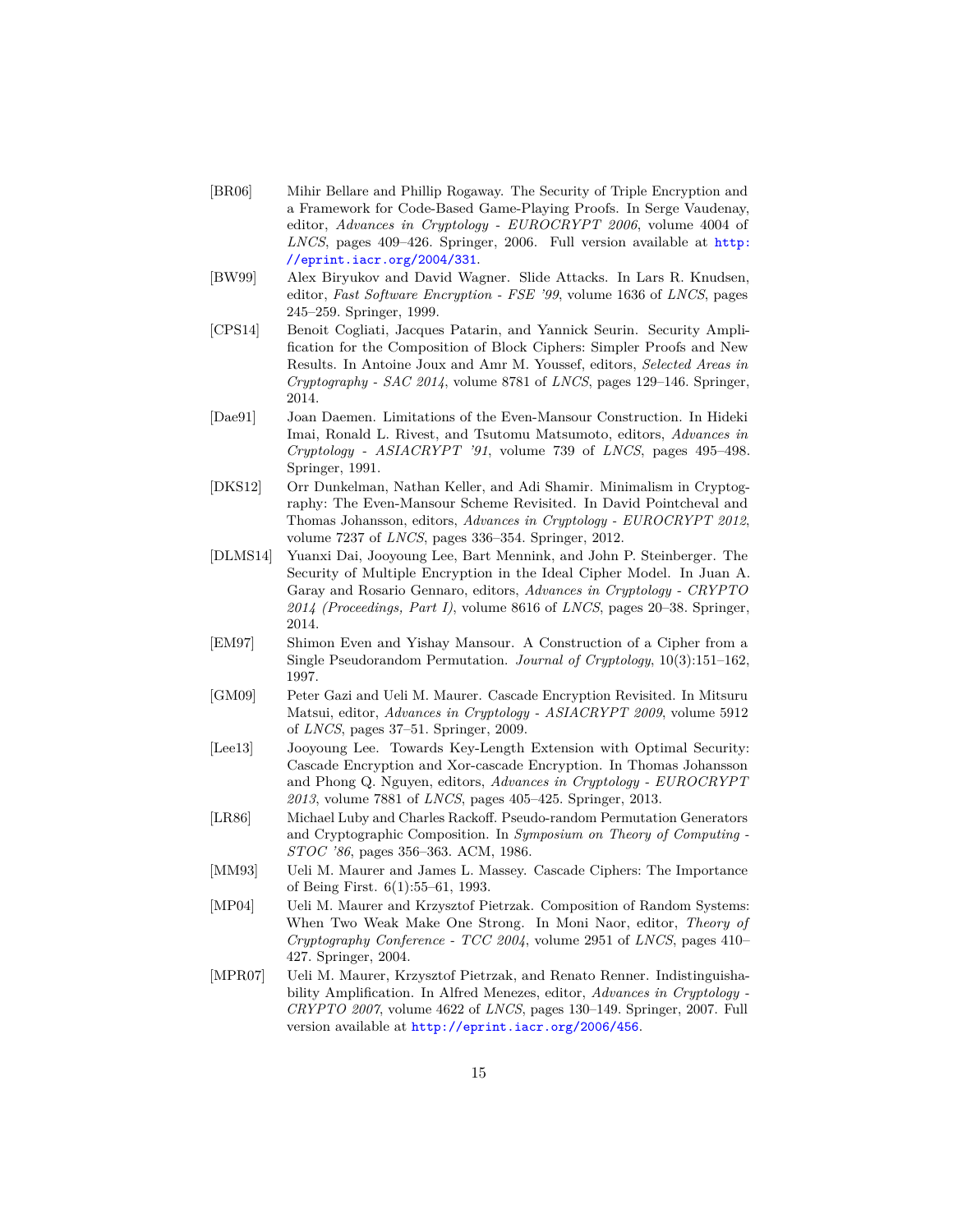- <span id="page-15-1"></span>[MT09] Ueli M. Maurer and Stefano Tessaro. Computational Indistinguishability Amplification: Tight Product Theorems for System Composition. In Shai Halevi, editor, *Advances in Cryptology - CRYPTO 2009*, volume 5677 of *LNCS*, pages 355–373. Springer, 2009.
- <span id="page-15-0"></span>[Mye99] Steven Myers. *On the Development of Block-Ciphers and Pseudo-Random Function Generators Using the Composition and XOR Operators*. PhD thesis, University of Toronto, 1999.
- <span id="page-15-6"></span>[Sha49] Claude Shannon. Communication Theory of Secrecy Systems. *Bell System Technical Journal*, 28(4):656–715, 1949.
- <span id="page-15-7"></span>[Sho04] Victor Shoup. Sequences of Games: A Tool for Taming Complexity in Security Proofs. IACR ePrint Archive, Report 2004/332, 2004. Available at <http://eprint.iacr.org/2004/332.pdf>.
- <span id="page-15-2"></span>[Tes11] Stefano Tessaro. Security Amplification for the Cascade of Arbitrarily Weak PRPs: Tight Bounds via the Interactive Hardcore Lemma. In Yuval Ishai, editor, *Theory of Cryptography - TCC 2011*, volume 6597 of *LNCS*, pages 37–54. Springer, 2011.
- <span id="page-15-3"></span>[Vau98] Serge Vaudenay. Provable Security for Block Ciphers by Decorrelation. In Michel Morvan, Christoph Meinel, and Daniel Krob, editors, *Symposium on Theoretical Aspects of Computer Science, STACS 98*, volume 1373 of *LNCS*, pages 249–275. Springer, 1998.
- <span id="page-15-4"></span>[Vau99] Serge Vaudenay. Adaptive-Attack Norm for Decorrelation and Super-Pseudorandomness. In Howard M. Heys and Carlisle M. Adams, editors, *Selected Areas in Cryptography - SAC '99*, volume 1758 of *LNCS*, pages 49–61. Springer, 1999.
- <span id="page-15-5"></span>[Vau03] Serge Vaudenay. Decorrelation: A Theory for Block Cipher Security. *Journal of Cryptology*, 16(4):249–286, 2003.

## <span id="page-15-8"></span>**A Omitted Proofs**

We prove here two claims that we used in the proof of Lemma [3.](#page-9-0) We denote  $Cycl<sub>d</sub>(S)$  the set of permutations of *S* with exactly *d* cycles of length  $N/d$  (note that  $\mathsf{Cycl}(S) = \mathsf{Cycl}_1(S)$ ).

*Claim.* Let *S* be a set of size *N*,  $r \ge 1$  be an integer, and  $d = \gcd(N, r)$ . Let  $\phi$ be the mapping

$$
\phi : \mathsf{Cycl}(S) \to \mathsf{Perm}(S)
$$
  

$$
P \mapsto P^r.
$$

Then  $\phi(\text{Cycl}(S)) = \text{Cycl}_d(S)$  and all permutations in  $\text{Cycl}_d(S)$  have exactly the same number of preimages by *φ*.

*Proof.* First, we show that for any  $C \in \text{Cycl}(S)$ ,  $\phi(C) \in \text{Cycl}_d(S)$ . Let  $a = N/d$ . Denote

$$
C=(x_1\ x_2\ \cdots\ x_N).
$$

Then it is easy to see that  $C^r$  is the product of *d* disjoint cycles  $C_i$ ,  $1 \le i \le d$ , with

$$
C_i = (x_i \ x_{(i+r) \bmod N} \ x_{(i+2r) \bmod N} \cdots \ x_{(i+(a-1)r) \bmod N}).
$$